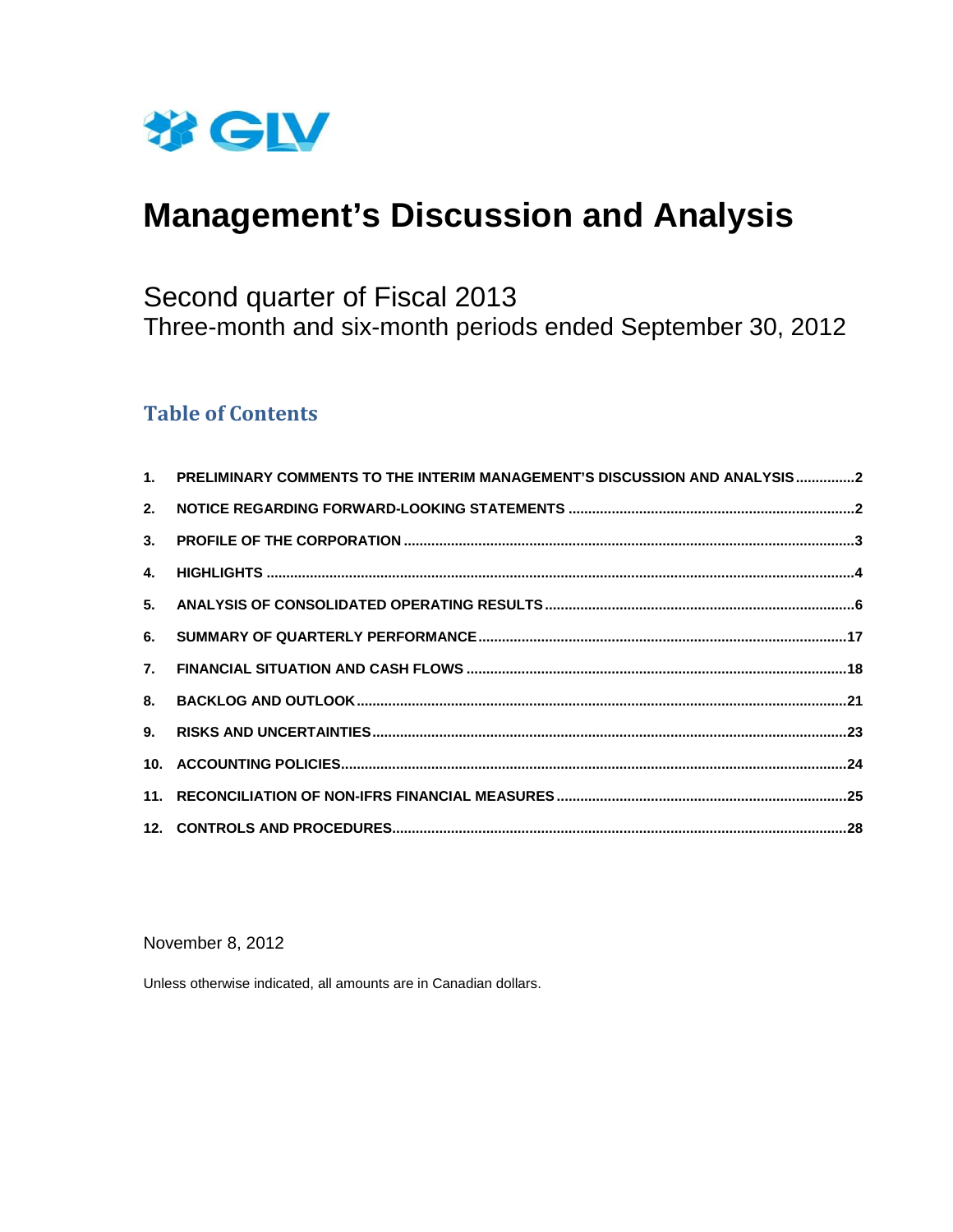#### **1. PRELIMINARY COMMENTS TO THE INTERIM MANAGEMENT'S DISCUSSION AND ANALYSIS**

This interim Management's Discussion & Analysis ("MD&A") was prepared under the responsibility of GLV Inc.'s management and approved by its Board of Directors as of November 8, 2012. The information appearing herein accounts for all significant events that occurred prior to that date. The MD&A presents the Corporation's position and business context as they were, to management's best knowledge, upon its approval by the Board of Directors.

This interim MD&A should be read in conjunction with the unaudited interim condensed consolidated financial statements and accompanying notes for the three–month and six–month periods ended September 30, 2012, as well as with the audited consolidated financial statements and accompanying notes for the fiscal year ended March 31, 2012. The interim condensed consolidated financial statements for the three-month and six-month periods ended September 30, 2012 and 2011 have not been reviewed or audited by the Corporation's external auditors.

The financial information presented in this interim MD&A, including tabular amounts, is prepared in accordance with the International Financial Reporting Standards ("IFRS") unless otherwise indicated.

In this MD&A, "GLV" or "the Corporation" designates, as the case may be, GLV Inc. and its subsidiaries and divisions, or GLV Inc. or one of its subsidiaries or divisions and the information contained is mainly structured by group, specifically the Water Treatment Group under Ovivo, the Pulp and Paper Group and Other. The fiscal year ending March 31, 2013 and the fiscal years ended March 31 of prior years are sometimes designated by the terms "fiscal 2013", "fiscal 2012" and so forth. The "second quarter of fiscal 2013" and the "second quarter of fiscal 2012" refer to the three–month periods ended September 30, 2012 and 2011, respectively. Unless otherwise indicated, the comparative analysis of operating results and cash flows for the three–month and six–month periods ended September 30, 2012 is performed in relation to the equivalent periods ended September 30, 2011, whereas the comparative analysis of the financial situation as at September 30, 2012 is performed in relation to data recorded as at March 31, 2012.

This interim MD&A also uses non-IFRS financial measures. Please refer to the section 11, "Reconciliation of non-IFRS financial measures" of this report for more information.

Supplementary information about the Corporation, including the Annual Information Form dated June 7, 2012, the MD&A for the year ended March 31, 2012 and press releases are available on the websites of SEDAR (www.sedar.com) and the Corporation (www.glv.com). Certain other documents, including presentations to investors, are also available on the Corporation's website.

## **2. NOTICE REGARDING FORWARD-LOOKING STATEMENTS**

Certain information and statements in this interim MD&A and other public communications regarding management's objectives, projections, estimates, expectations or forecasts may constitute forward-looking statements within the meaning of applicable securities legislation. Forward-looking statements concern analyses and other information based on forecasted future results and estimates of amounts that cannot yet be determined. These may be observations concerning, in particular, strategies, expectations, planned activities or future actions. Forward-looking statements are recognized by the use of terms such as "forecast," "project," "could," "plan," "aim," "estimate" and other similar terms, possibly used in the future or conditional, particularly with regard to certain assumptions.

The management of GLV would like to point out that forward-looking statements involve a number of uncertainties and known and unknown risks such that GLV's actual and future results could differ considerably from those stated.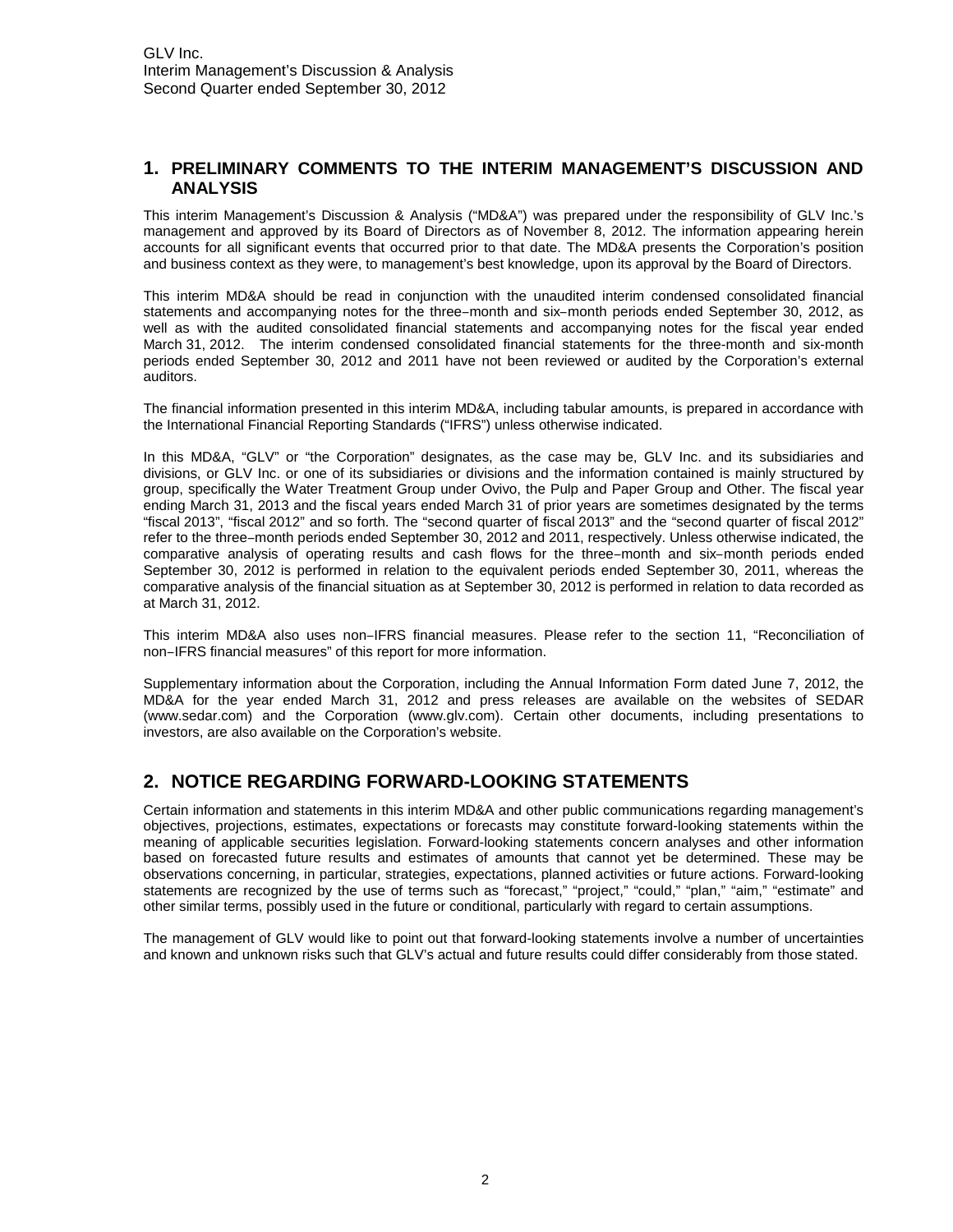Factors of uncertainty and risk that might result in such differences include contracts with clients regarding equipments and services, operations and turnkey projects, dependence on key personnel, risks related to acquisitions, regulatory and legal risk, foreign exchange rate and foreign exchange contract risk, credit risk, asset impairment, market and liquidity risks, competition, supplier-related risks, availability of the financing required to carry on the business and strategic plan, concentration risk, availability of raw materials, fluctuations in interest rates, potential lawsuits regarding intellectual property rights, and risks associated with the Corporation's holding company structure. There can be no assurance as to the materialization of the results, performance or achievements as expressed in or underlying the forward-looking statements. In addition, unless otherwise indicated, the forward-looking statements included in this interim MD&A were made as at the date hereof, and unless required to do so pursuant to applicable securities legislation, management of GLV assumes no obligation to update or revise forward-looking statements as a result of new information, future events or other changes. Forward-looking statements are designed to provide the reader with a description of management's expectations regarding the Corporation's financial performance during fiscal 2013 and may not be appropriate for other purposes.

Additional information about the risk factors to which GLV is exposed is provided in Section 10, "Risks and uncertainties" of the MD&A for the fiscal year ended March 31, 2012.

## **3. PROFILE OF THE CORPORATION**

#### **Description of business**

GLV Inc. is a leading global provider of technological solutions used in water treatment as well as in pulp and paper production. The Corporation operates in over 20 countries and had approximately 2,100 employees as at September 30, 2012.

- The Water Treatment Group Ovivo designs and markets equipment and integrated solutions in the form of products and services for the treatment and recycling of municipal and industrial wastewater as well as for water used in various industrial processes. Ovivo also offers water intake screening solutions for power stations, refineries and water desalination facilities. With its extensive technology portfolio, it is positioned to provide comprehensive solutions for the filtration, clarification, treatment and purification of water for return to the environment, re-use in various industrial processes or domestic use. Ovivo's offering also includes rebuilding, upgrading and optimization services for existing equipment, the sale of spare parts as well as maintenance services.
- The **Pulp and Paper Group** designs and globally markets, under the GL&V brand, equipment used in various stages of paper production, from pulp preparation to sheet formation and finishing. It also serves the global market with rebuilding, upgrading and optimization services for existing equipment, as well as the sale of spare parts. It ensures that its portfolio contains innovative products and technologies that bring customers added value, such as lower energy consumption.
- In addition to these two groups, the Corporation has:
	- $\circ$  Two manufacturing units that specialize in the manufacture of large custom-made parts from specifications provided by Ovivo, the Pulp and Paper Group or external customers; and
	- o The Van Der Molen division that specializes in processes for the design and marketing of equipment for certain stages of beverage production.

GLV Inc. is a public company whose shares trade on the Toronto Stock Exchange ("TSX") under the ticker symbols GLV.A and GLV.B. Its stock is included in the S&P/TSX Clean Technology Index.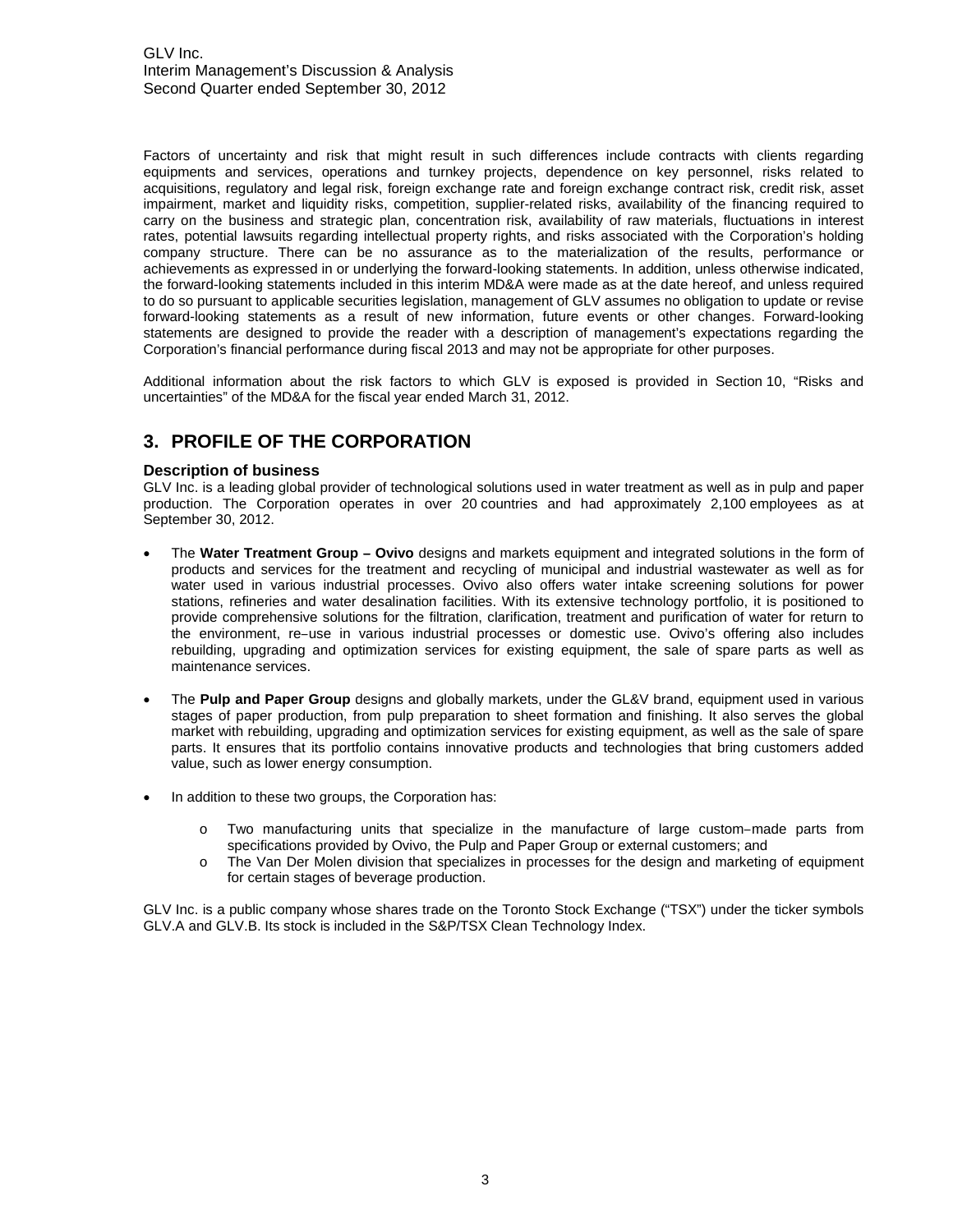#### **Strategic approach**

To drive sustained revenue growth and continuous improvement in profitability, the Corporation promotes an entrepreneurial culture across the organization and implements a business strategy based on four main axes:

#### *Development of growing markets*

The Corporation operates worldwide. It strives to expand its presence in its traditional markets of North America and Europe, while continuing business development efforts in areas of the world where water processing and pulp and paper industries boast growth potential, such as Southeast Asia, the Middle East, China, India and Russia. GLV leverages its in-house expertise to develop and offer its clients unmatched technologies and know-how. Meanwhile, Ovivo focuses on developing energy, and electronics and metals markets in the industrial segment as well as the municipal market in North America, Europe, the Middle East and Africa.

#### *Development of aftermarket services*

Aftermarket services, including the sale of spare parts, optimization and maintenance of equipment, and the operation of water treatment facilities, generate recurring revenue streams and added value. The Pulp and Paper Group is already active in this market in North America and Europe, and targets as well regions with growing demand for this type of services. Offering aftermarket services is also an integral part of Ovivo's business development strategy across all of its segments.

#### *Manufacturing outsourcing*

The Corporation generally outsources component manufacturing to an international network of subcontractors. Accordingly, its teams can focus on product engineering, project management and sales operations, which is considered a cost advantage as it gives the Corporation sufficient flexibility to adapt to fluctuations in demand.

#### *Acquisition of targeted businesses and technologies*

The Corporation continually seeks opportunities to enhance its technology portfolio, particularly through the addition of technologies complementary to its current technologies, and to expand its commercial presence in regions with growth potential.

## **4. HIGHLIGHTS**

Although the Corporation's operating results for the quarter ended September 30, 2012 declined compared with the second quarter of the previous fiscal year, the markets targeted by the refocusing of Ovivo's business strategy initiated last August showed promising signs. The energy and municipal markets in Europe, the Middle East and Africa reached or exceeded management's profitability targets while continuing to excel in contract performance and monitoring. Second quarter operating results in the U.S. municipal market and the electronics and metals market decreased compared with the same quarter of the previous fiscal year, stemming primarily from the lower backlog during the second half of the previous fiscal year. This situation improved as at September 30, 2012 with a significant growth in the backlog of each of the two segments allowing the electronics and metals market to reach an 18–month high. Furthermore, Ovivo's normalized adjusted EBITDA margin stands at nearly 5%, improving on performance in the same quarter of the previous fiscal year and the first quarter of the current fiscal year.

Ovivo's refocusing plan announced last August is progressing as expected. Nearly half of the planned 10% workforce reduction for the group has been achieved and remaining half should be completed by the end of the current fiscal year, which should generate annualized savings of approximately \$7 million once the plan is fully implemented. These measures are expected to give rise to restructuring costs of about \$2 million, half the initially estimated cost of \$4 million, mainly for severance benefits. Restructuring costs of \$1.6 million, including costs related to Ovivo's refocusing plan, were recognized in the second quarter of 2013.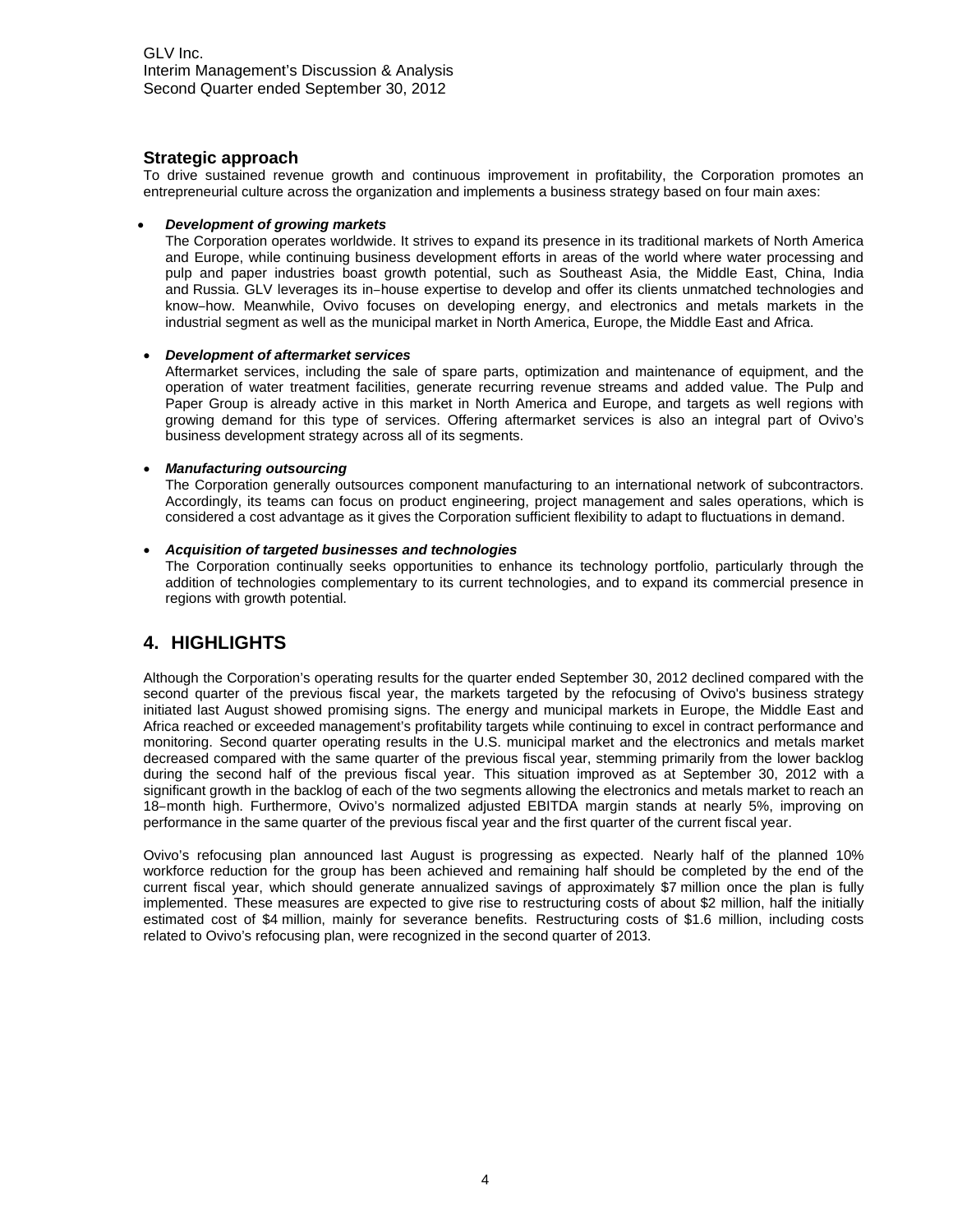The Pulp and Paper Group's results matched management expectations although weaker than in the previous fiscal year, primarily due to lower operating volumes in Europe and Asia.

For the second quarter of 2013, the Corporation reported a net loss attributable to shareholders of GLV Inc. of \$6.3 million or \$0.14 per share, basic and diluted, compared with net earnings of \$4.4 million or \$0.10 per share for the same quarter of the previous fiscal year. The decline stemmed primarily from lower operating income following restructuring costs of \$1.6 million, an impairment charge of \$1.1 million, the impact of foreign exchange losses and the higher income tax expense, among other factors.

For the six-month period ended September 30, 2012, the Corporation reported a net loss attributable to shareholders of GLV Inc. of \$11.8 million or \$0.27 per share, basic and diluted, compared with net earnings of \$0.3 million or \$0.01 per share for the same period of the previous fiscal year. The weaker results were caused by the same unfavourable factors discussed above.

The backlog as at September 30, 2012 stood at \$338.7 million, down slightly from the two previous quarters. At constant exchange rates and excluding the backlog of Ovivo Finland that was sold after the end of the second quarter of 2013, Ovivo's backlog grew compared with the previous quarter. This increase, at constant exchange rates, results primarily from significant order taking in the electronics and metals market and in the municipal segment in North America, partially offset by a decrease in the energy and municipal markets in Europe, the Middle East and Africa. The backlog for Ovivo's aftermarket also increased compared with the past two quarters, following implementation of Ovivo's refocusing strategy aimed at significantly increasing this market with recurring revenues. For the Pulp and Paper Group, as discussed above, slowing economies in Europe and Asia led to a lower backlog compared with the past two quarters.

For fiscal 2013 as a whole, assuming exchange rates remain stable at current levels and in light of the outlook in the segments serviced by each group, and in particular the refocusing of Ovivo's operations, the Corporation expects consolidated revenues to range from \$600 million to \$650 million.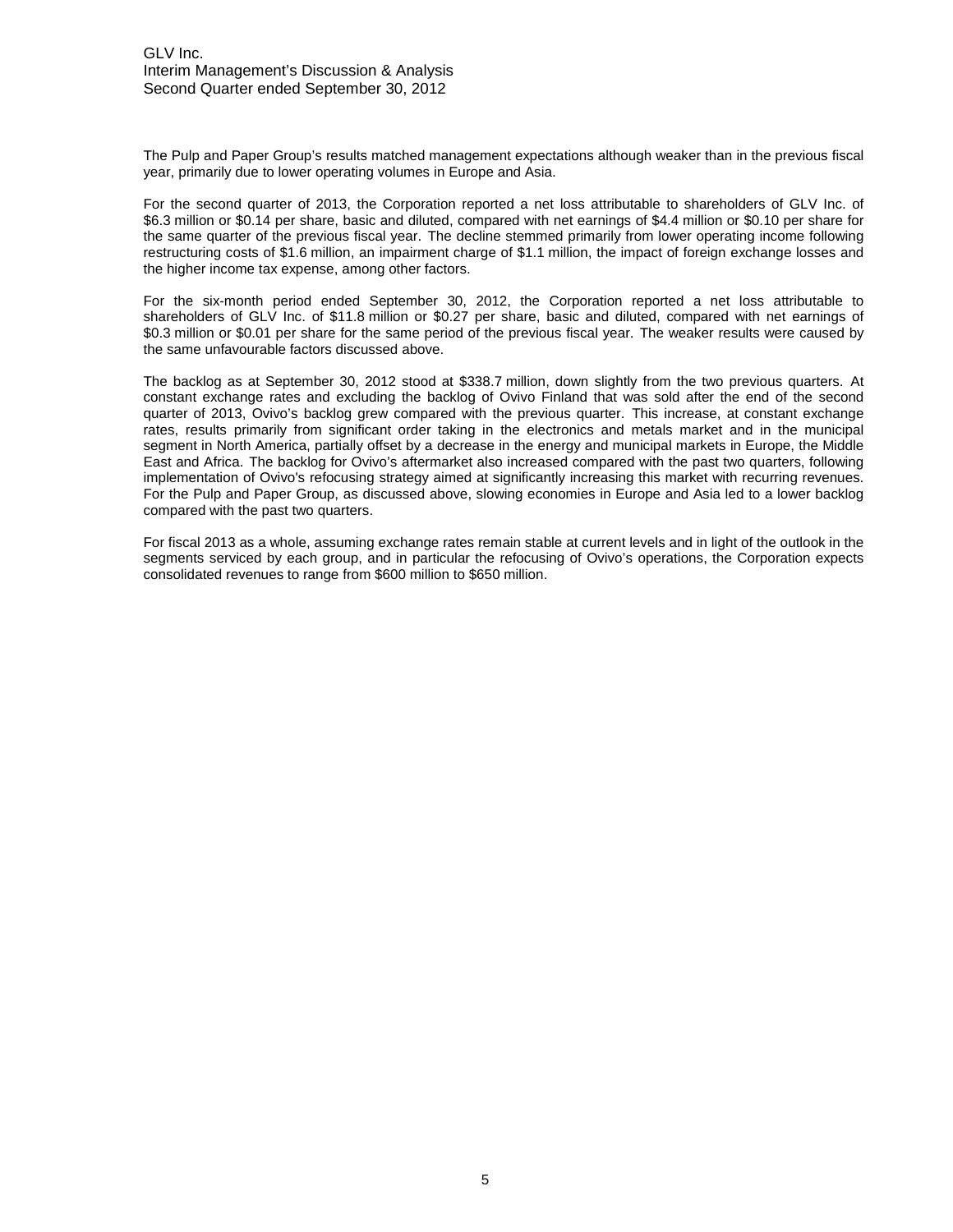## **5. ANALYSIS OF CONSOLIDATED OPERATING RESULTS**

## **Selected information**

|                                                                 |                       | <b>Quarters ended</b> | Six-month periods ended |              |  |
|-----------------------------------------------------------------|-----------------------|-----------------------|-------------------------|--------------|--|
|                                                                 |                       | September 30          |                         | September 30 |  |
| (In thousands of \$, except per share amounts and percentages)  | 2012                  | 2011                  | 2012                    | 2011         |  |
| <b>Revenues</b>                                                 | 142,759               | 173,916               | 290,231                 | 324,337      |  |
| Ovivo                                                           | 87,304                | 108,393               | 172,754                 | 197,853      |  |
| Pulp and Paper                                                  | 48,598                | 54,609                | 102,775                 | 105,887      |  |
| Other                                                           | 6,857                 | 10,914                | 14,702                  | 20,597       |  |
| <b>Adjusted EBITDA</b>                                          | 3,319                 | 6,536                 | 8,331                   | 10,553       |  |
| Ovivo                                                           | 2,957                 | 3,787                 | 6,081                   | 7,282        |  |
| Pulp and Paper                                                  | 2,891                 | 4,215                 | 7,121                   | 6,453        |  |
| Other                                                           | (2,529)               | (1, 466)              | (4, 871)                | (3, 182)     |  |
| <b>Normalized adjusted EBITDA</b>                               | 4,890                 | 7,318                 | 9,902                   | 11,335       |  |
| Ovivo                                                           | 4,205                 | 4,569                 | 7,329                   | 8,064        |  |
| Pulp and Paper                                                  | 2,891                 | 4,215                 | 7,121                   | 6,453        |  |
| Other                                                           | (2,206)               | (1,466)               | (4, 548)                | (3, 182)     |  |
| Normalized adjusted EBITDA margin (as % revenues)               | 3.4%                  | 4.2%                  | 3.4%                    | 3.5%         |  |
| Ovivo                                                           | 4.8%                  | 4.2%                  | 4.2%                    | 4.1%         |  |
| Pulp and Paper                                                  | 5.9%                  | 7.7%                  | 6.9%                    | 6.1%         |  |
| Other                                                           | n/a                   | n/a                   | n/a                     | n/a          |  |
| Net earnings (loss) attributable to shareholders of<br>GLV Inc. | (6, 254)              | 4,359                 | (11, 794)               | 268          |  |
| Net earnings (loss):                                            |                       |                       |                         |              |  |
| attributable to shareholders of GLV Inc.                        | (6, 254)              | 4,359                 | (11, 794)               | 268          |  |
| attributable to non-controlling interests                       | (11)                  | (36)                  | (11)                    | (18)         |  |
| Total                                                           | (6, 265)              | 4,323                 | (11, 805)               | 250          |  |
|                                                                 |                       |                       |                         |              |  |
| Generated cash flow (used cash flow):                           | (1,649)               | 10,601                | (17, 807)               | 3,114        |  |
|                                                                 |                       |                       |                         |              |  |
| Net earnings (loss) per share (basic and diluted)               | (0.14)                | 0.10                  | (0.27)                  | 0.01         |  |
| Cash flows generated (used) per share (basic and                |                       |                       |                         |              |  |
| diluted)                                                        | (0.04)                | 0.24<br>March 31,     | (0.40)                  | 0.07         |  |
| <b>Financial ratios</b>                                         | September 30,<br>2012 | 2012                  |                         |              |  |
| Total net debt to invested capital ratio                        | 27.5%                 | 19.6%                 |                         |              |  |
| Working capital ratio (excluding the current portion of         |                       |                       |                         |              |  |
| long-term debt)                                                 | 1.63                  | 1.57                  |                         |              |  |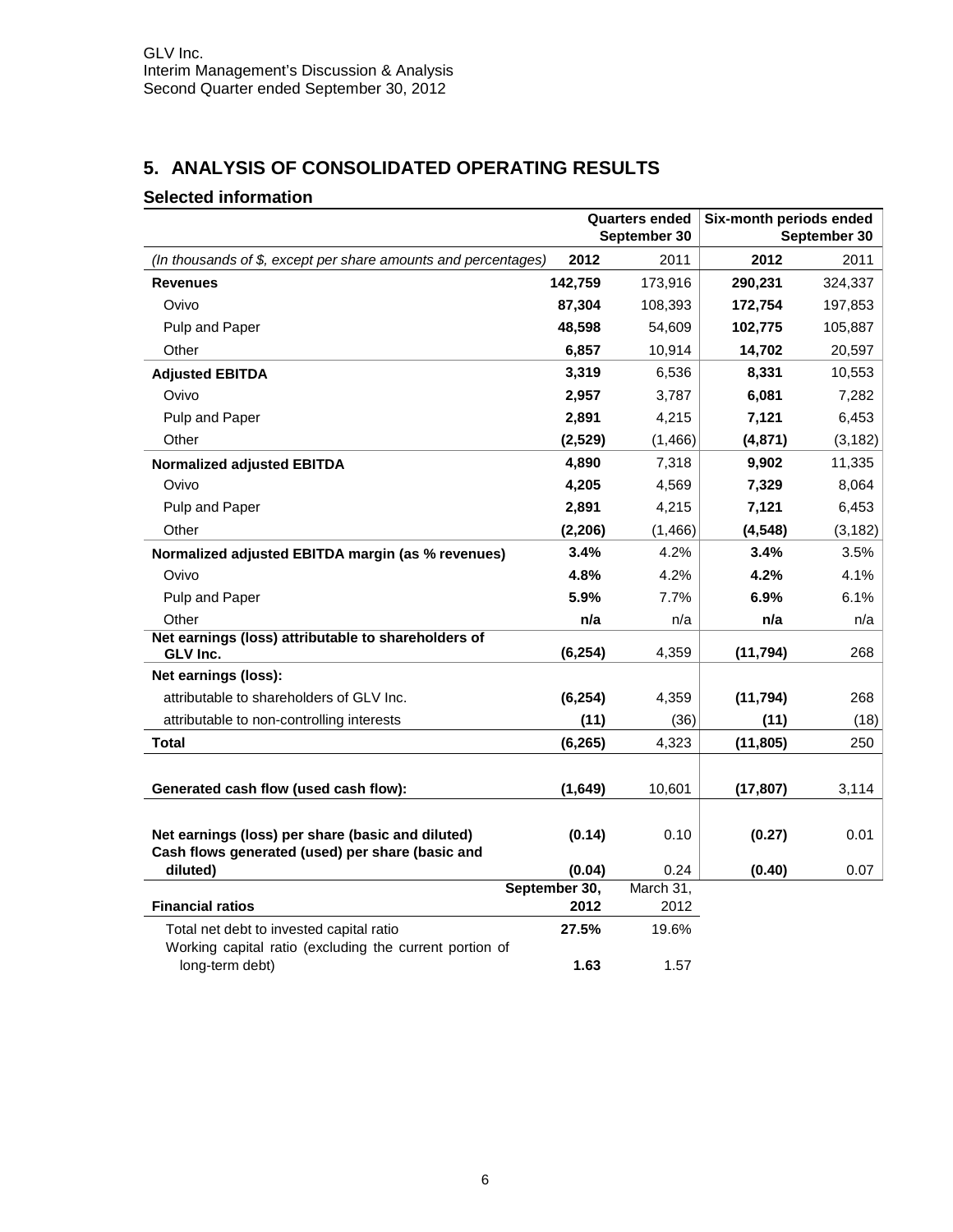#### **Revenues**

|                        | <b>Quarters ended</b><br>Organic<br>growth <sup>(1)</sup><br>September 30<br>Change |         |            | Six-month periods<br>ended September 30 | Change  | Organic<br>growth <sup>(1)</sup> |            |            |
|------------------------|-------------------------------------------------------------------------------------|---------|------------|-----------------------------------------|---------|----------------------------------|------------|------------|
| (in thousands of $$$ ) | 2012                                                                                | 2011    | %          | %                                       | 2012    | 2011                             | %          | %          |
|                        |                                                                                     |         |            |                                         |         |                                  |            |            |
| <b>TOTAL</b>           | 142,759                                                                             | 173,916 | (17.9)%    | $(14.6)\%$                              | 290,231 | 324,337                          | $(10.5)\%$ | (7.8)%     |
|                        |                                                                                     |         |            |                                         |         |                                  |            |            |
| Ovivo                  | 87,304                                                                              | 108,393 | $(19.5)\%$ | $(16.5)\%$                              | 172,754 | 197,853                          | $(12.7)\%$ | $(10.8)\%$ |
| New equipment          | 72,325                                                                              | 94,216  | $(23.2)\%$ |                                         | 142,359 | 169,300                          | (15.9)%    |            |
|                        |                                                                                     |         |            |                                         |         |                                  |            |            |
| Sale of parts and      |                                                                                     |         |            |                                         |         |                                  |            |            |
| provision of services  | 14,979                                                                              | 14,177  | 5.7%       |                                         | 30,395  | 28,553                           | 6.5%       |            |
|                        |                                                                                     |         |            |                                         |         |                                  |            |            |
| <b>Pulp and Paper</b>  | 48,598                                                                              | 54,609  | $(11.0)\%$ | $(10.3)\%$                              | 102,775 | 105,887                          | (2.9)%     | (2.9)%     |
|                        |                                                                                     |         |            |                                         |         |                                  |            |            |
| New equipment          | 15,747                                                                              | 23,822  | $(33.9)\%$ |                                         | 36,934  | 43,539                           | $(15.2)\%$ |            |
| Sale of parts and      |                                                                                     |         |            |                                         |         |                                  |            |            |
| provision of services  | 32,851                                                                              | 30,787  | 6.7%       |                                         | 65,841  | 62,348                           | 5.6%       |            |
|                        |                                                                                     |         |            |                                         |         |                                  |            |            |
| Other                  | 6,857                                                                               | 10,914  | $(37.2)\%$ | (17.4)%                                 | 14,702  | 20,597                           | $(28.6)\%$ | $(3.2)\%$  |

(1) *Organic growth is described in section 11 "Reconciliation of non-IFRS financial measures" in this MD&A.*

Revenues for the second quarter of 2013 declined by \$31.2 million from the same period of the previous fiscal year, largely due to the net decrease of \$21.1 million in new equipment sales recorded by Ovivo. The Pulp and Paper Group also reported a decline in revenues, of \$6.0 million, resulting from an \$8.1 million decrease in new equipment sales, partially offset by a \$2.1 million increase in sales of parts and provision of services. Exchange rate fluctuations, particularly the weakening of the euro and the South African rand against the Canadian dollar, and the sale of a subsidiary of the Other group in the fourth quarter of 2012 had unfavourable impacts of \$4.0 million and \$2.0 million, respectively.

Revenues for the first half of 2013 fell \$34.1 million from the first half of 2012 due to decreases in revenues of \$25.1 million, \$3.1 million and \$5.9 million, respectively, at Ovivo, Pulp and Paper Group and Other. For both core operating groups, Ovivo and the Pulp and Paper Group, new equipment sales were lower but sales of parts and provision of services were higher. Exchange rate fluctuations, particularly the weakening of the euro and the South African rand against the Canadian dollar, and the sale of a subsidiary of the Other group in the fourth quarter of 2012 had unfavourable impacts of \$4.7 million and \$4.5 million, respectively.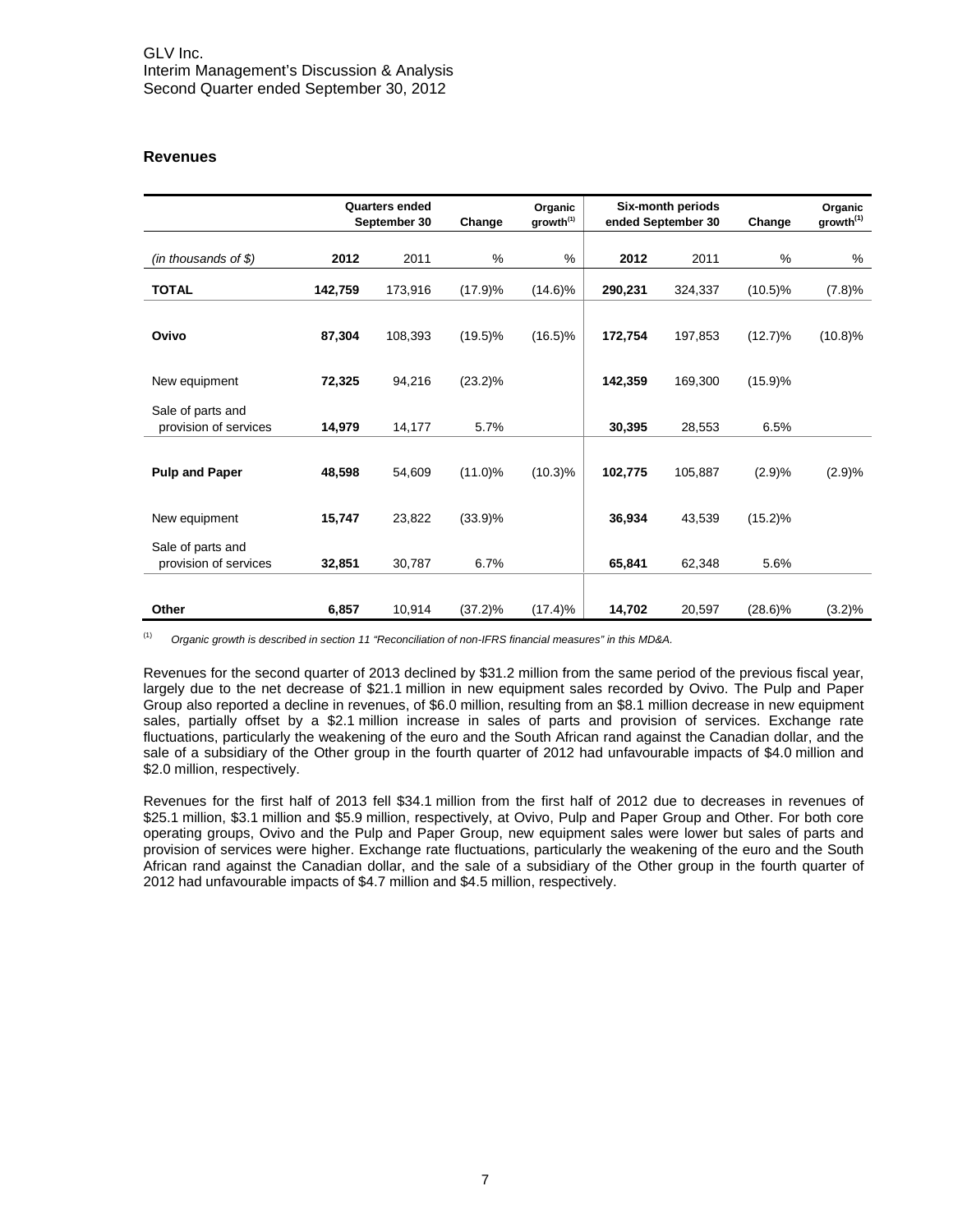#### **Ovivo**

Lower revenues in the second quarter of 2013 compared with the corresponding period of 2012 was mainly caused by a decline in the electronics and metals market and the pulp and paper market specialized in water treatment, and the completion of desalination projects (with negative margins in 2012) arising from the Christ Water Technology (CWT) acquisition. The electronics and metals segment's performance was all the more weaker given the greater operating volume in the second quarter of 2012 compared with a reduced backlog since the second half of fiscal 2012. Lower revenues were partly offset by strong growth in the energy segment. Unfavourable exchange rate fluctuations, particularly the euro and the South African rand against the Canadian dollar, amounted to \$3.2 million for the second quarter of 2013 at Ovivo.

The decline in revenues for the six-month period ended September 30, 2012 compared with the same period of 2012 was mainly caused by the same factors as for the second quarter plus the impact of the municipal segment in North America. Lower revenues for the municipal segment in North America stemmed from the decreased backlog during the second half of 2012 and the economic conditions affecting this market. The decline in revenues was mitigated by growth in the municipal market in Europe, the Middle East and Africa, mostly during the first quarter of 2013, and significant energy segment growth.

The unfavourable foreign exchange impact, particularly related to the euro and the South African rand, amounted to \$3.8 million for the first half of 2013, largely arising during the second half of 2012 since the euro's weakening in the first quarter of 2013 was partly offset by the stronger U.S. dollar.

#### **Pulp and Paper Group**

The Pulp and Paper Group reported lower new equipment sales for the second quarter of 2013 compared with the same period of the previous fiscal year, due to the decrease in its backlog during the first quarter of 2013 following a slowdown in the market, mainly in Europe and Asia. Revenues fell less sharply over the first half of 2013 since a greater operating volume was recognized during the first quarter of 2013 based on work completed. Revenues from the sale of parts and provision of services were up for the three-month and six-month periods ended September 30, 2012, supported by solid demand in North America. Currency fluctuations had little impact on group revenues for the same periods.

#### **Other**

The Other group reported weaker revenues for the three-month and six-month periods ended September 30, 2012 compared with the same periods of the previous fiscal year, partly owing to the sale of a manufacturing unit in the fourth quarter of 2012 that reduced revenues by \$2 million and \$4.5 million, respectively. In addition, the lower operating volume at the Van Der Molen division was partially offset by growth in the manufacturing segment for a second consecutive quarter following a larger backlog at the end of fiscal 2012 and efficient contract performance.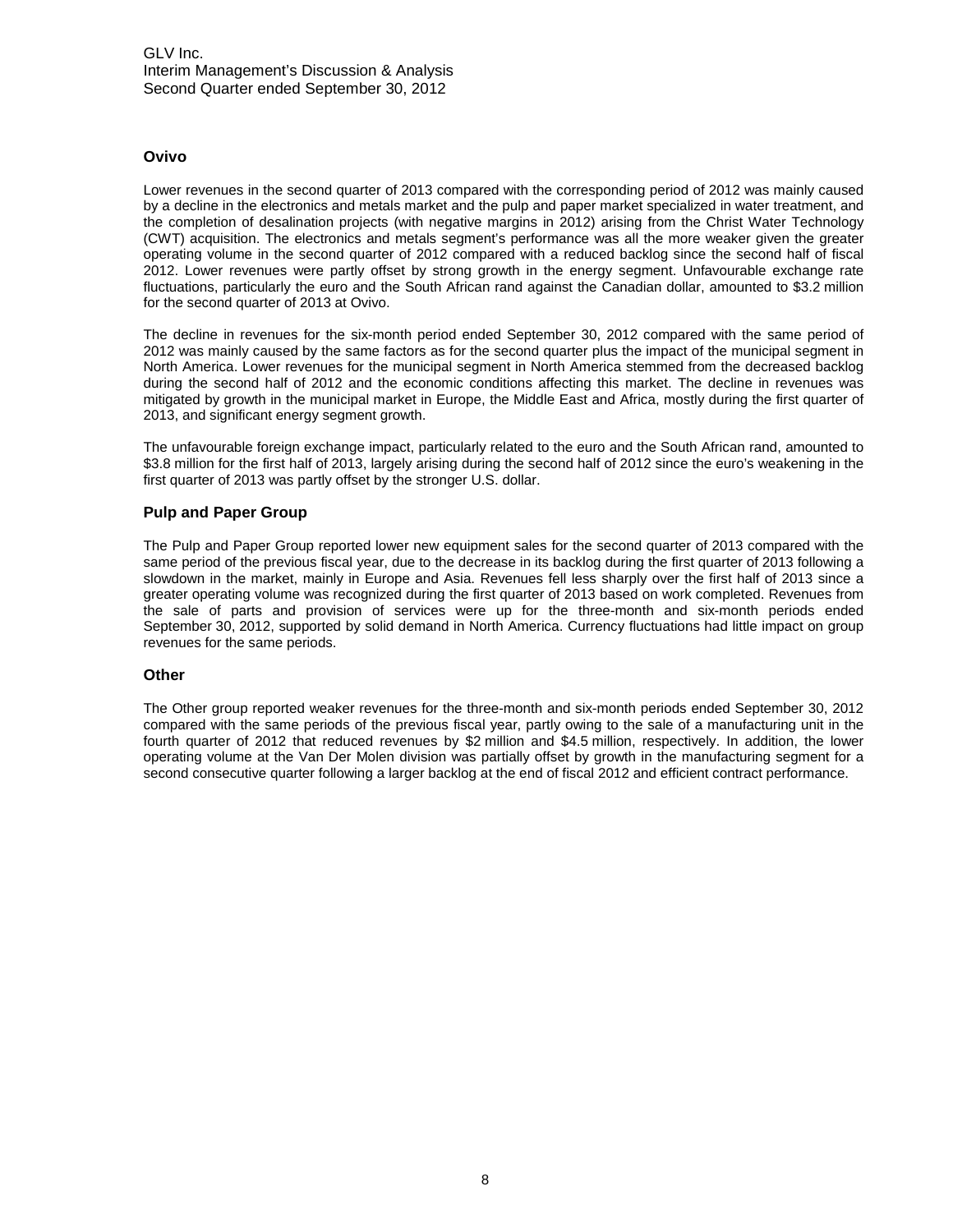|                        | <b>Total</b>                    |       | Ovivo                                   |       | <b>Pulp and Paper</b> |       |
|------------------------|---------------------------------|-------|-----------------------------------------|-------|-----------------------|-------|
|                        |                                 |       | Twelve-month periods ended September 30 |       |                       |       |
|                        | 2012                            | 2011  | 2012                                    | 2011  | 2012                  | 2011  |
|                        | (as % of consolidated revenues) |       |                                         |       |                       |       |
| North America          | 43.1%                           | 40.4% | 30.6%                                   | 33.5% | 66.0%                 | 57.6% |
| Europe and Russia      | 27.1%                           | 27.7% | 31.8%                                   | 27.9% | 16.7%                 | 22.3% |
| Asia and Asia-Pacific  | 15.4%                           | 19.8% | 19.3%                                   | 24.9% | 10.4%                 | 12.8% |
| Middle East and Africa | 11.0%                           | 9.0%  | 16.3%                                   | 11.9% | 0.7%                  | 1.4%  |
| Latin America          | 3.4%                            | 3.1%  | 2.0%                                    | 1.8%  | 6.2%                  | 5.9%  |

#### **Revenues by geographic segment based on destination address**

The geographic breakdown of revenues by destination address for the most recent twelve-month period is comparable to the previous period with a downward trend in Asia and Asia-Pacific for the two core operating groups. North American revenues showed an upward trend, bolstered by the breakdown of Pulp and Paper Group revenues and the related operating volumes. However, the Pulp and Paper Group reported lower revenues in Europe and Russia. Ovivo operates primarily in North America, Europe and Russia, while the Pulp and Paper Group's main market is North America.

#### **Gross margin (excluding amortization)**

|                    | Quarters ended<br>September 30 |        | Change  | Change at<br>constant<br>exchange<br>rates | ended September 30 | Six-month periods | Change | Change at<br>constant<br>exchange<br>rates |
|--------------------|--------------------------------|--------|---------|--------------------------------------------|--------------------|-------------------|--------|--------------------------------------------|
|                    | 2012                           | 2011   | %       | $\%$                                       | 2012               | 2011              | %      | %                                          |
| In thousands of \$ | 32.144                         | 37.810 | (15.0)% | $(12.6)\%$                                 | 66.081             | 69.798            | (5.3)% | (3.5)%                                     |
| As % of revenues   | 22.5%                          | 21.7%  |         |                                            | 22.8%              | 21.5%             |        |                                            |

For the three-month and six-month periods ended September 30, 2012, gross margin as a percentage improved for the two core operating groups, Ovivo and the Pulp and Paper Group, compared with the corresponding periods of the previous fiscal year.

The lower gross margin in dollars is mainly attributable to Ovivo for the six-month period ended September 30, 2012 and partly to the Pulp and Paper Group for the second quarter of 2013, following the lower revenues discussed previously. An additional factor for Ovivo was the favourable impact of the near-completion of CWT projects in the desalination segment that had generated a significantly negative margin for the first half of 2012, partially offset by additional costs for completing several contracts in the food and beverage processing market that had been recognized since the beginning of fiscal 2013.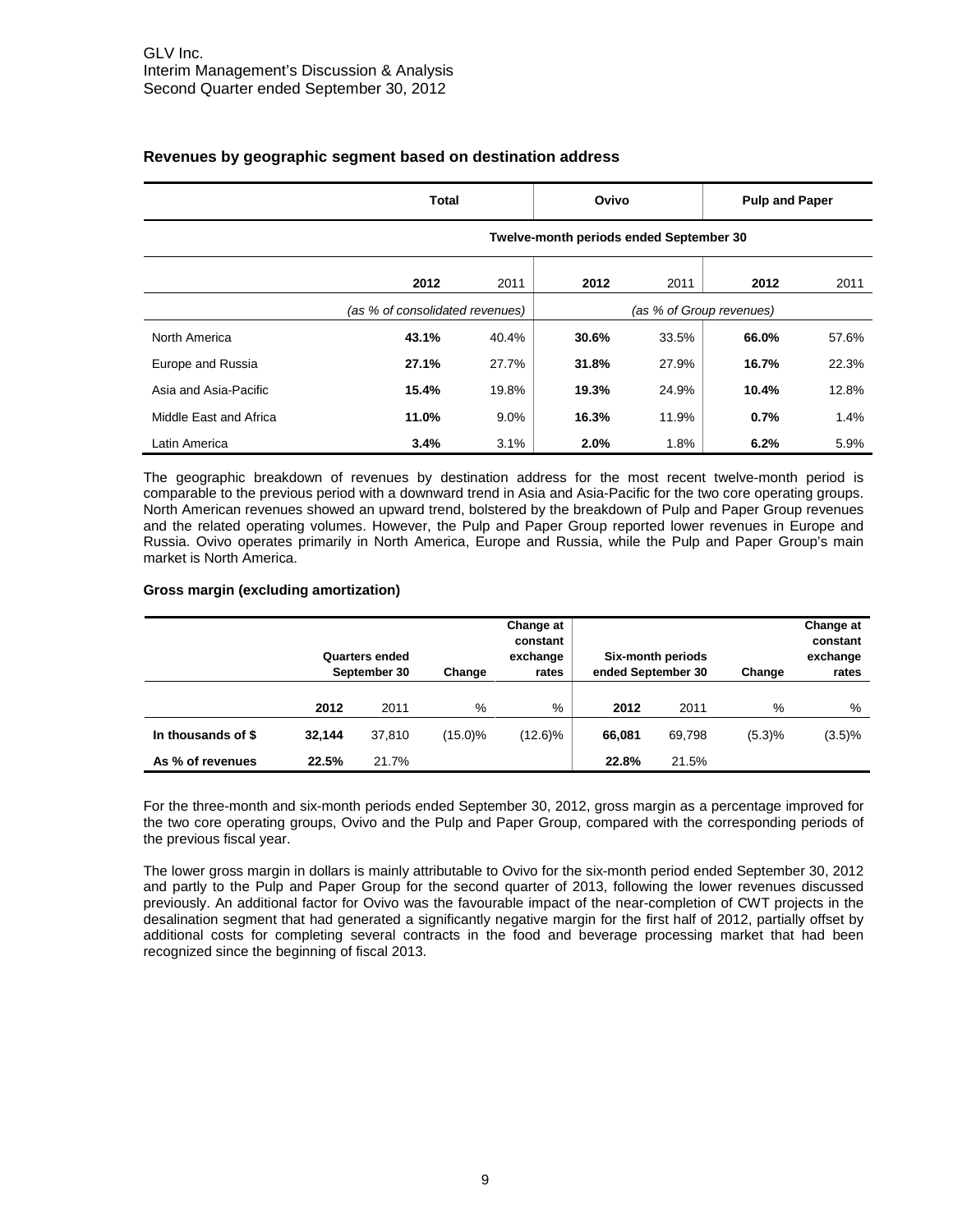|                    | Quarters ended<br>September 30 |        | Change  | Change at<br>constant<br>exchange<br>rates | ended September 30 | Six-month periods | Change | Change at<br>constant<br>exchange<br>rates |
|--------------------|--------------------------------|--------|---------|--------------------------------------------|--------------------|-------------------|--------|--------------------------------------------|
|                    | 2012                           | 2011   | $\%$    | %                                          | 2012               | 2011              | %      | %                                          |
| In thousands of \$ | 27.254                         | 30.492 | (10.6)% | (8.2)%                                     | 56.179             | 58.463            | (3.9)% | (1.8)%                                     |
| As % of revenues   | 19.1%                          | 17.5%  |         |                                            | 19.4%              | 18.0%             |        |                                            |

#### **Selling and administrative expenses (excluding amortization)**

Selling and administrative expenses, as a dollar amount, for the three-month and six-month periods ended September 30, 2012 were lower than for the same periods of fiscal 2012, following cost cutting measures implemented at the end of the previous fiscal year and effective cost control in general. The higher expense as a percentage of revenues is attributable to the lower level of revenues compared with the corresponding periods of fiscal 2012 as explained previously.

#### **Adjusted EBITDA and normalized adjusted EBITDA**

|                                             |          |                       |            | Change at            |                    |                   |            | Change at            |
|---------------------------------------------|----------|-----------------------|------------|----------------------|--------------------|-------------------|------------|----------------------|
|                                             |          | <b>Quarters ended</b> |            | constant<br>exchange |                    | Six-month periods |            | constant<br>exchange |
|                                             |          | September 30          | Change     | rates                | ended September 30 |                   | Change     | rates                |
|                                             | 2012     | 2011                  | %          | $\%$                 | 2012               | 2011              | %          | %                    |
| $(in$ thousands of \$)                      |          |                       |            |                      |                    |                   |            |                      |
| <b>Adjusted EBITDA</b>                      | 3,319    | 6,536                 | $(49.2)\%$ | $(48.4)\%$           | 8,331              | 10,553            | $(21.1)\%$ | (21.9)%              |
| Ovivo                                       | 2,957    | 3,787                 | (21.9)%    | $(21.6)\%$           | 6,081              | 7,282             | $(16.5)\%$ | (17.9)%              |
| Pulp and Paper                              | 2,891    | 4,215                 | $(31.4)\%$ | $(31.8)\%$           | 7,121              | 6,453             | 10.4%      | 6.2%                 |
| Other                                       | (2, 529) | (1, 466)              | $(72.5)\%$ | (57.7)%              | (4, 871)           | (3, 182)          | $(53.1)\%$ | $(37.9)\%$           |
| <b>Normalized items</b>                     | 1,571    | 782                   | n/a        | n/a                  | 1,571              | 782               | n/a        | n/a                  |
| Ovivo                                       | 1,248    | 782                   | n/a        | n/a                  | 1,248              | 782               | n/a        | n/a                  |
| Pulp and Paper                              |          | -                     | n/a        | n/a                  |                    |                   | n/a        | n/a                  |
| Other                                       | 323      | -                     | n/a        | n/a                  | 323                | -                 | n/a        | n/a                  |
| <b>Normalized adjusted EBITDA</b>           | 4,890    | 7,318                 | $(33.2)\%$ | $(32.2)\%$           | 9,902              | 11,335            | $(12.6)\%$ | $(13.2)\%$           |
| Ovivo                                       | 4,205    | 4,569                 | (8.0)%     | (7.7)%               | 7,329              | 8,064             | $(9.1)\%$  | $(10.4)\%$           |
| Pulp and Paper                              | 2,891    | 4,215                 | (31.4)%    | $(31.8)\%$           | 7,121              | 6,453             | 10.4%      | 6.2%                 |
| Other                                       | (2, 206) | (1, 466)              | $(50.5)\%$ | $(37.7)\%$           | (4, 548)           | (3, 182)          | (42.9)%    | $(28.8)\%$           |
| (as % of revenues)                          |          |                       |            |                      |                    |                   |            |                      |
| <b>Normalized adjusted EBITDA</b><br>margin | 3.4%     | 4.2%                  |            |                      | 3.4%               | 3.5%              |            |                      |
| Ovivo                                       | 4.8%     | 4.2%                  |            |                      | 4.2%               | 4.1%              |            |                      |
| Pulp and Paper                              | 5.9%     | 7.7%                  |            |                      | 6.9%               | 6.1%              |            |                      |
| Other                                       | n/a      | n/a                   |            |                      | n/a                | n/a               |            |                      |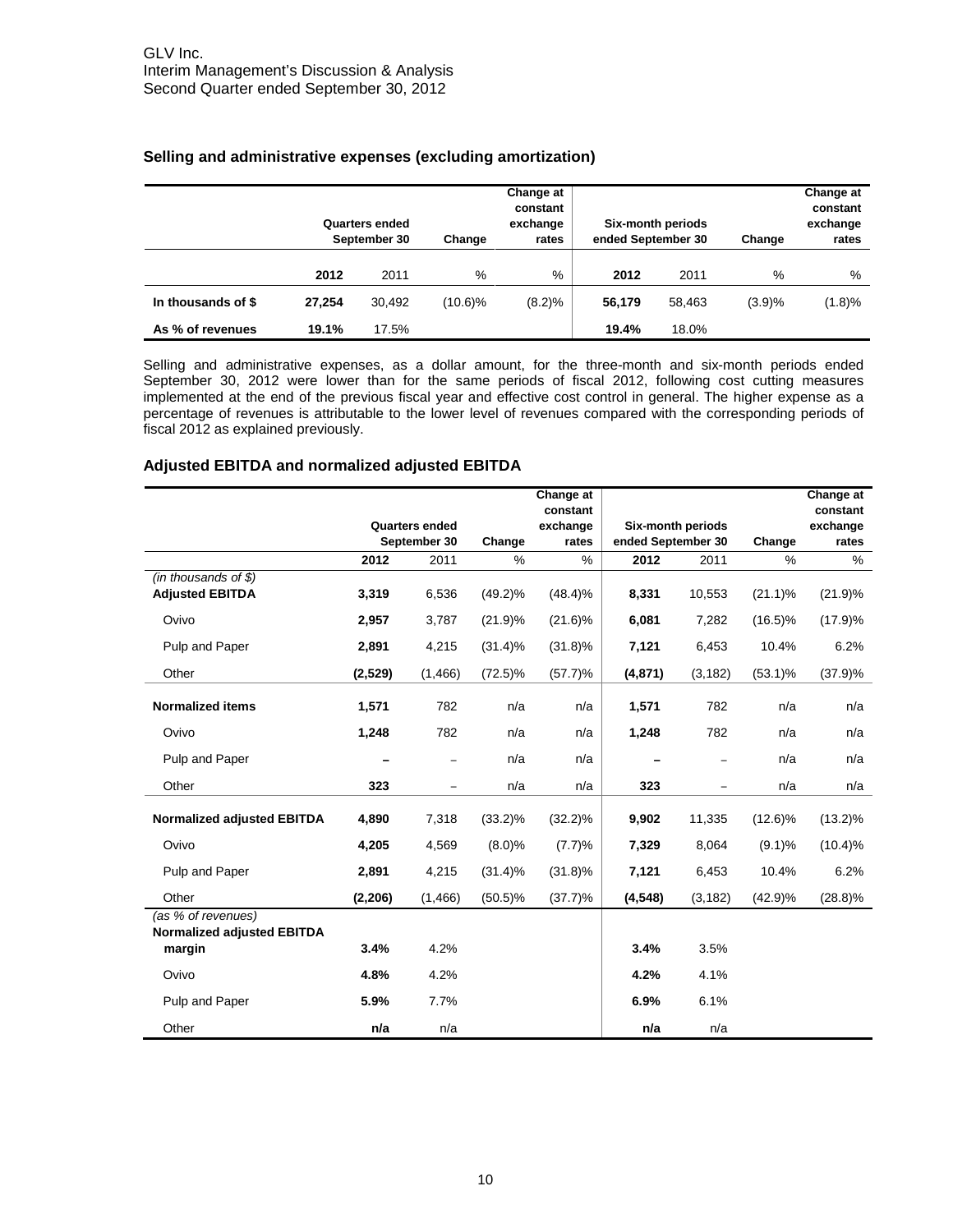#### **Ovivo**

Ovivo reported a lower adjusted EBITDA for the second quarter of 2013 and the first half of 2013 compared with the corresponding period of the previous fiscal year. These decreases in operating volume in the electronics and metals market stemmed partly from the low backlog since the middle of the previous fiscal year. Also, additional costs were required to complete some contracts in the food and beverage processing segment. This decrease was partly offset by the favourable impact of the near-completion of desalination contracts with negative margins resulting from the acquisition of CWT that had generated a negative adjusted EBITDA in the first quarter and first half of fiscal 2012.

During the three-month period ended September 30, 2012, restructuring costs were incurred to implement the group's refocusing plan announced last August (see section on restructuring costs). Excluding these costs, the normalized adjusted EBITDA margin as a percentage of revenues improved compared with the second quarter of the previous fiscal year while remaining stable in the first half of 2013 compared with the same period of fiscal 2012.

#### **Pulp and Paper Group**

Driven by a high backlog as at March 31, 2012 and efficient performance of contracts in progress during the first quarter of 2013, the Pulp and Paper Group reported considerably higher adjusted EBITDA compared with the first quarter of 2012. Following a less important backlog in the second quarter of 2013, operating volume and adjusted EBITDA were lower than in the second quarter of 2012, but higher than for the six-month period ended September 30, 2012. The adjusted EBITDA margin as a percentage of sales was down in the second quarter of 2013 but to a level comparable to the same period in the previous fiscal year and to the first half of 2013.

#### **Other**

The Other group reported a lower adjusted EBITDA for the second quarter of 2013 compared with the same quarter of 2012 due to the overall decline in operating volume. More specifically, the manufacturing division's decline was caused by the unfavourable impact of the sale of a manufacturing subsidiary during the fourth quarter of 2012. The manufacturing unit in Canada generated a higher normalized adjusted EBITDA following increased organic growth in the segment and workforce management according to operating volume. Adjusted EBITDA at the Van Der Molen division decreased owing to a slowdown in operations over the second quarter of 2013.

The Other group reported a lower adjusted EBITDA for the first half of 2013 compared with the same period of 2012, stemming primarily from the recognition in the first quarter of 2012 of a gain on the sale of a building related to the closure of a Van Der Molen division unit. Despite the unfavourable impact resulting from the sale of a manufacturing subsidiary in the fourth quarter of 2012, the manufacturing units maintained their performance. Last, management continues to closely monitor head office costs.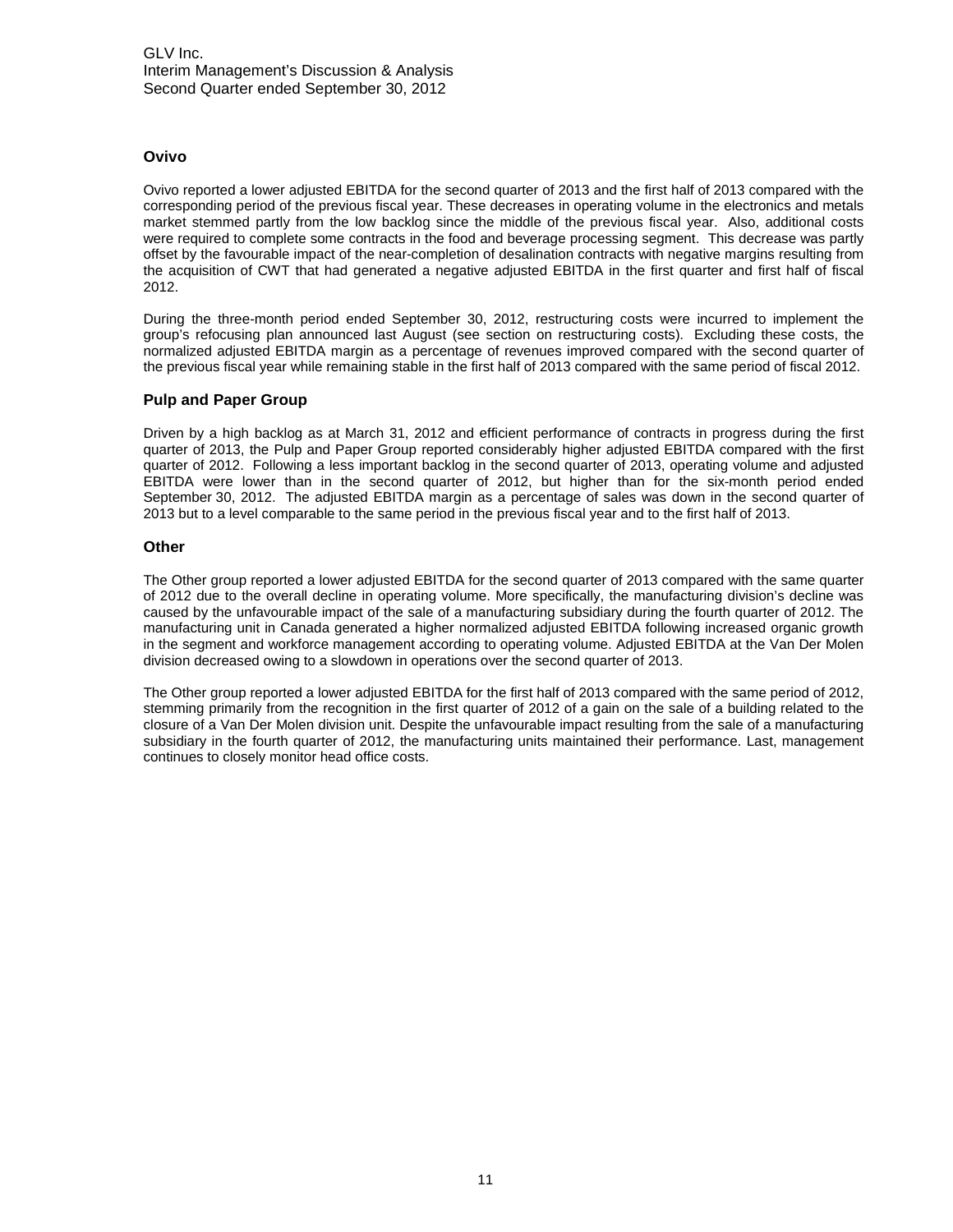#### **Changes in normalized adjusted EBITDA and normalized adjusted EBITDA margin**

The graphs below show the changes in normalized adjusted EBITDA and normalized adjusted EBITDA margin for Ovivo and the Pulp and Paper Group for the twelve-month periods ended on the indicated dates. The results of periods prior to April 1, 2010 were prepared in accordance with Canadian generally accepted accounting principles, while the results for periods after March 31, 2010 have been prepared in accordance with IFRS.

#### *Ovivo*

For the twelve-month periods ended since December 31, 2010 up to the second quarter of 2012, the graph shows some improvement in profitability, despite the unfavourable impact of the desalination segment in the fourth quarter of 2011 and particularly in the first quarter of 2012.

The lower profitability for the twelve-month periods ended December 31, 2011 and March 31, 2012 and to a lesser extent the period ended June 30, 2012 stems mainly from significantly negative results in the food and beverage processing market and the Canadian subsidiary operating in the municipal and industrial segment, which mostly impacted the fourth quarter of 2012. The electronics and metals market also slowed; given the large value of contracts in this segment, operating volume can vary significantly from one period to another.

This slowdown continued to affect normalized adjusted EBITDA at Ovivo for the twelve-month period ended September 30, 2012. For the same period, the near-completion of contracts with negative margins in the desalination segment favourably impacted the group's normalized adjusted EBITDA. Projects resulting from the CWT acquisition generated a negative margin for the first half of fiscal 2012.

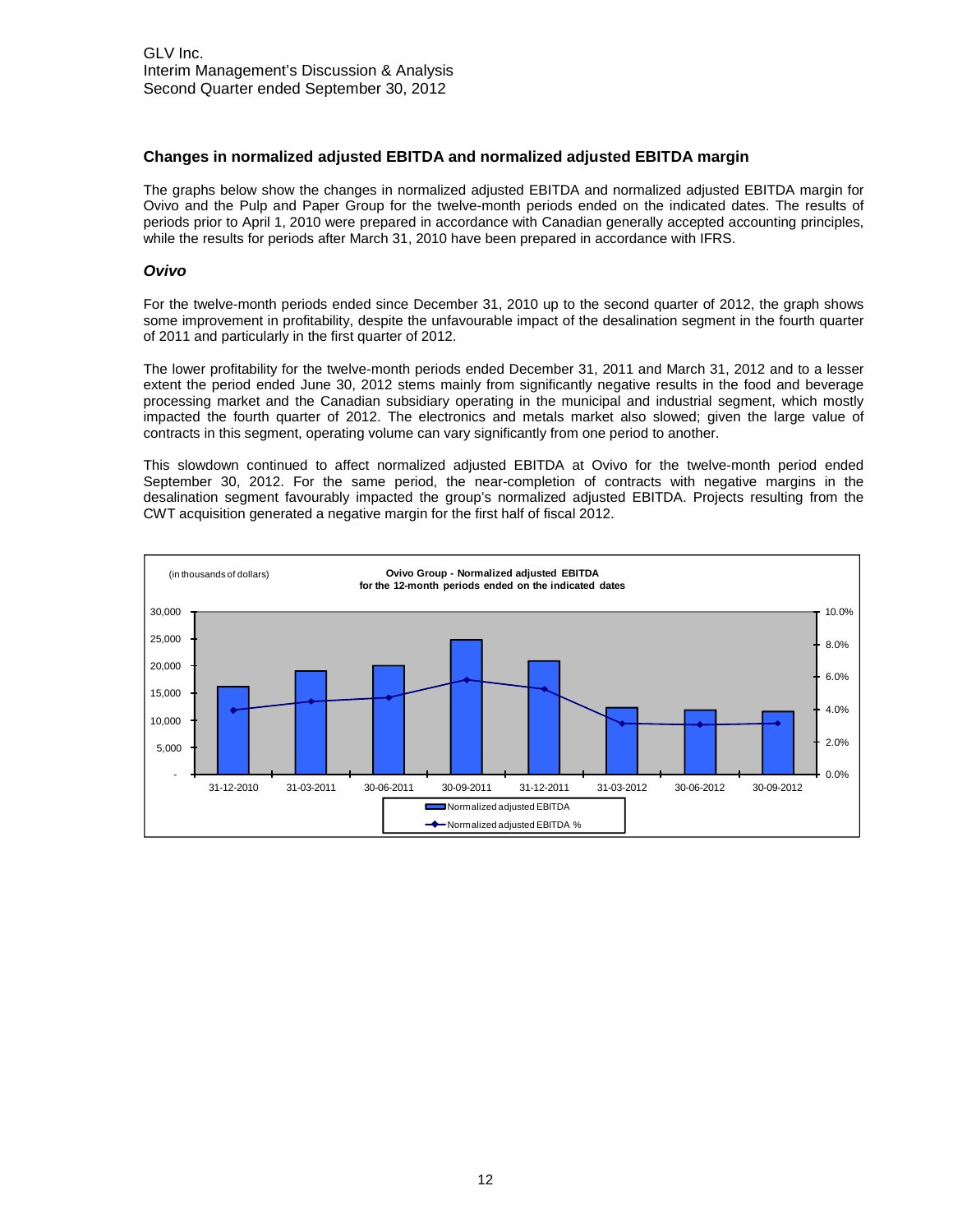#### *Pulp and Paper Group*

For the Pulp and Paper Group, the graph highlights the impacts of the recovery in investments by paper manufacturers in fiscal 2011, temporarily lower profitability in the third quarter of 2012, with satisfactory results in the first two quarters and the fourth quarter of 2012, which were extended to the first quarter of 2013. Normalized adjusted EBITDA for the twelve-month period ended September 30, 2012 was reduced by the slower pace of execution of contracts in progress in the second quarter of 2013. The North American market still has solid business potential while the markets in Europe and Asia have slowed down.



#### **Restructuring costs**

Following changes to the Corporation's leadership team, particularly at Ovivo, announced in June 2012, Ovivo management has reviewed its business strategy to ensure a gradual improvement in profitability and long-term growth. This repositioning resulted in workforce reductions at several subsidiaries of Ovivo and the Other group. The related restructuring costs for the second quarter of 2013 and the six-month period ended September 30, 2012, mainly comprising severance benefits, totalled \$1.6 million.

For the second quarter of 2012 and the six-month period ended September 30, 2011, restructuring costs amounted to \$0.8 million. These costs consist primarily of reorganization costs of a subsidiary in the desalination segment whose negative performance had a significant impact on the Corporation's past results.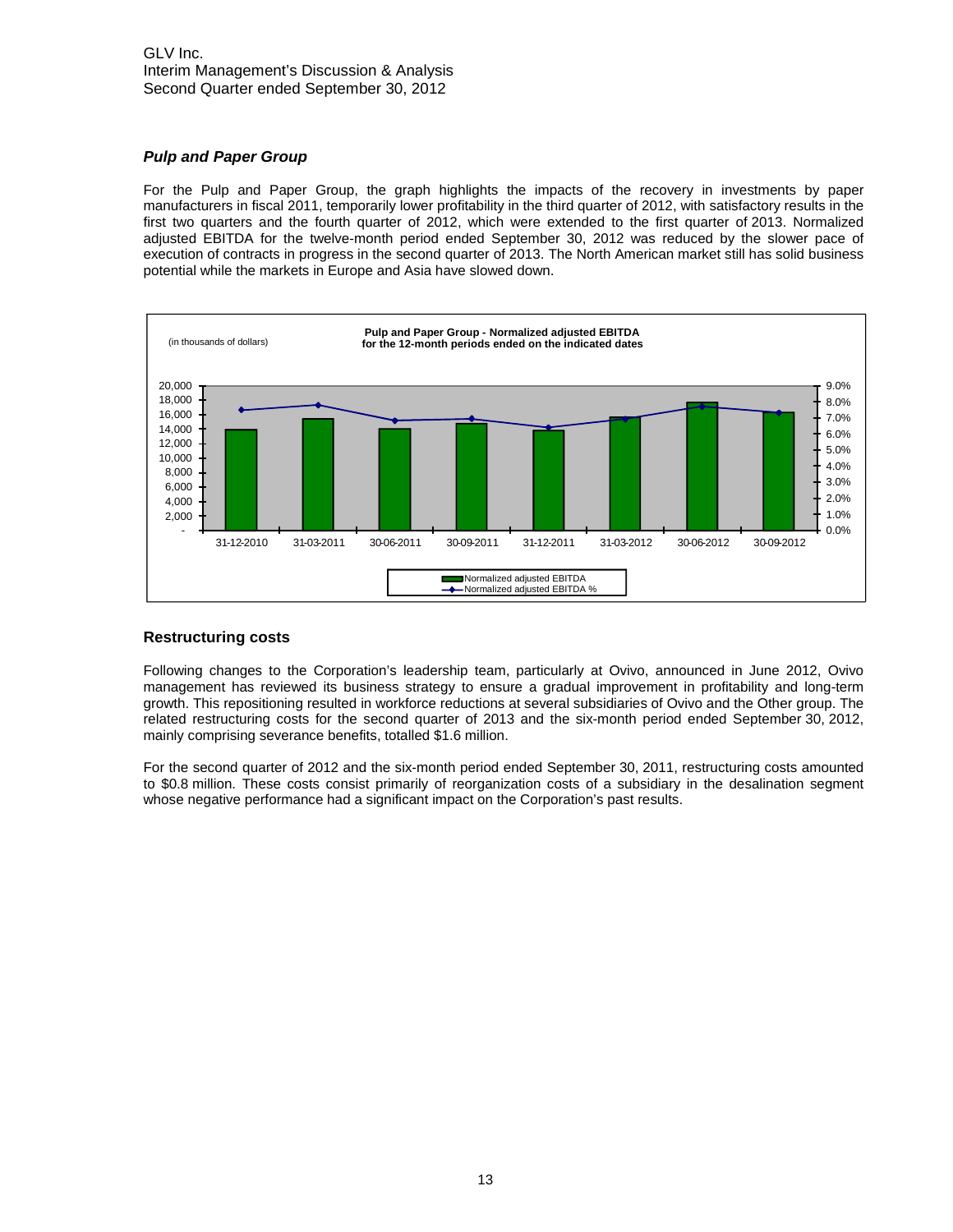#### **Amortization**

|                                  |       | Quarters ended<br>September 30 | Change | Change at<br>constant<br>exchange<br>rates | ended September 30 | Six-month periods | Change     | Change at<br>constant<br>exchange<br>rates |
|----------------------------------|-------|--------------------------------|--------|--------------------------------------------|--------------------|-------------------|------------|--------------------------------------------|
| (in thousands of $$$ )           | 2012  | 2011                           | %      | $\%$                                       | 2012               | 2011              | %          | %                                          |
| <b>Total</b>                     | 3,229 | 3.089                          | 4.5%   | (0.5)%                                     | 6,360              | 7,808             | $(18.5)\%$ | (18.9)%                                    |
| Property, plant and<br>equipment | 1,427 | 1,353                          | 5.5%   |                                            | 2,722              | 2,730             | (0.3)%     |                                            |
| Intangible assets                | 1.802 | 1.736                          | 3.8%   |                                            | 3,638              | 5,078             | $(28.4)\%$ |                                            |

The amortization expense for the three-month and six-month periods ended September 30, 2012 decreased, at constant exchange rates, owing mainly to the recognition of an impairment charge on intangible assets in the fourth quarter of the previous fiscal year, which reduced the expense for the current year. Also, CWT's backlog was fully amortized in the first quarter of the previous fiscal year, creating a favourable variance in 2013 for the six-month period ended September 30.

#### **Impairment of assets and subsequent event**

On October 11, 2012, the Corporation sold its shares in a subsidiary of Ovivo in Finland, specialized in the pulp and paper segment of water treatment, which is not a market targeted by Ovivo's refocusing strategy, for a consideration of one euro. An impairment charge of \$1.1 million was recognized to report the subsidiary's net carrying amount at the lower of carrying amount and recoverable amount.

#### **Net financial expenses**

|                            |       | <b>Quarters ended</b><br>September 30 |            |       | <b>Six-month periods</b><br>ended September 30 |            |
|----------------------------|-------|---------------------------------------|------------|-------|------------------------------------------------|------------|
| $(in$ thousands of \$)     | 2012  | 2011                                  | %          | 2012  | 2011                                           | %          |
| <b>Total</b>               | 2,204 | 2,136                                 | 3.2%       | 4,034 | 4,254                                          | (5.2)%     |
| Interest on long-term debt | 1.547 | 1,726                                 | $(10.4)\%$ | 2,925 | 3,409                                          | $(14.2)\%$ |
| Interest income            | (67)  | (92)                                  | $(27.2)\%$ | (261) | (148)                                          | 76.4%      |
| Other                      | 724   | 502                                   | 44.2%      | 1,370 | 993                                            | 38.0%      |

Net financial expenses for the second quarter of 2013 were slightly up from the same period of the previous fiscal year due to higher other financial expenses and lower interest income. For the six-month period ended September 30, 2012, higher other financial expenses were offset by an increase in interest income and lower interest on long-term debt. For the second quarter of 2013 and the six-month period ended September 30, 2012, the Corporation recognized lower interest on long-term debt following the renewal of the credit facility under better borrowing conditions at the end of the third quarter of 2012. To a lesser extent, the repayment or cancellation of credit facilities at higher interest rates and the impact of the weakening of the euro and the U.S. dollar against the Canadian dollar (particularly in the second quarter, for the U.S. dollar) also contributed to lower interest on long-term debt.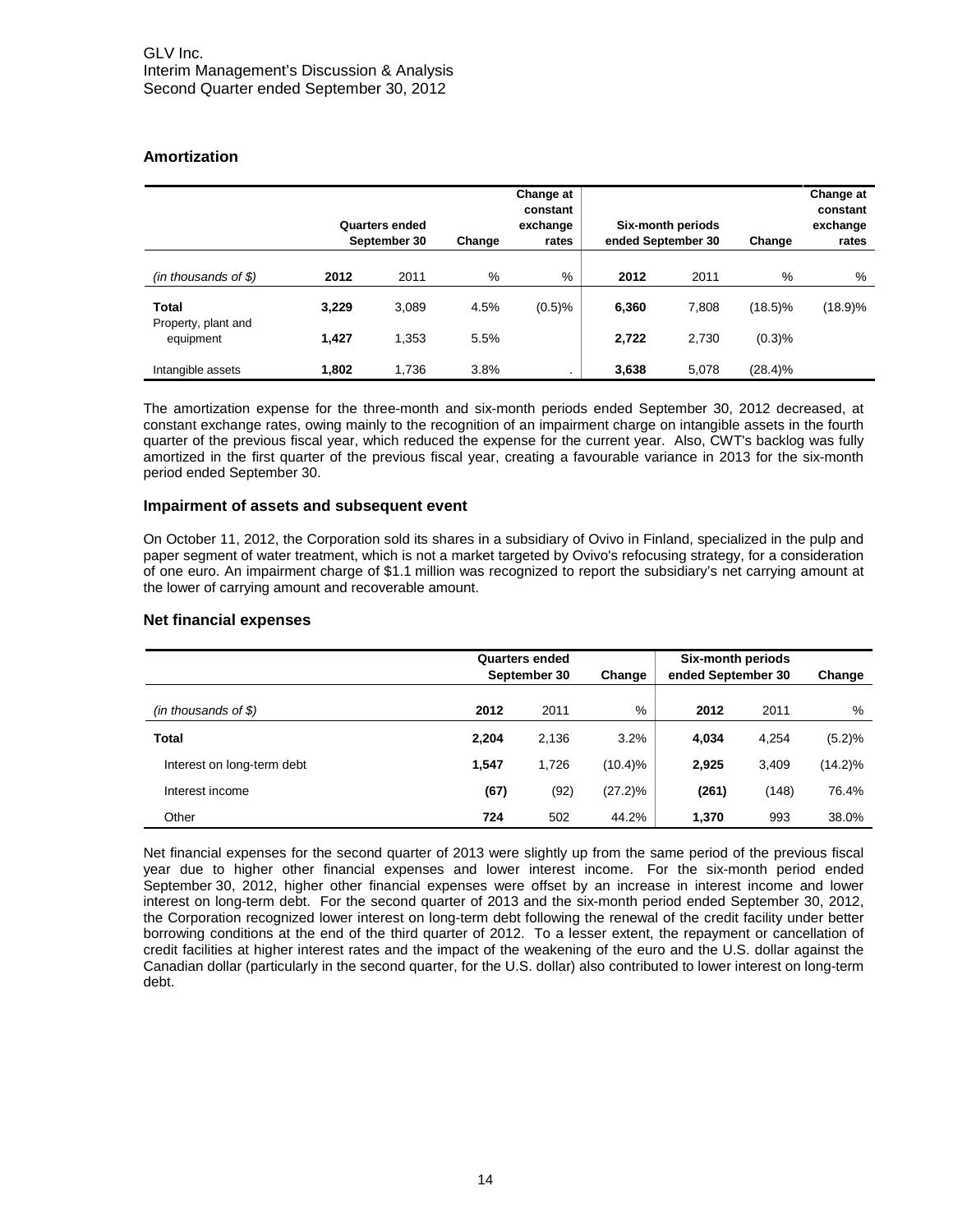|                                                  | <b>Quarters ended</b><br>September 30 |       | ended September 30<br>Change |       | Six-month periods | Change |
|--------------------------------------------------|---------------------------------------|-------|------------------------------|-------|-------------------|--------|
| (in thousands of $$)$                            | 2012                                  | 2011  | \$                           | 2012  | 2011              | \$     |
| Foreign exchange loss (gain)                     | 1,679                                 | (192) | 1,871                        | 2,688 | (2,731)           | 5,419  |
| Loss related to derivative financial instruments | 131                                   | 981   | (850)                        | 2.032 | 3.007             | (975)  |

#### **Foreign exchange loss (gain) and loss related to derivative financial instruments**

The foreign exchange loss or gain results mainly from the translation effect of monetary items recognized in currencies other than the functional currencies of subsidiaries.

The foreign exchange loss for the second quarter of 2013 and the six-month period ended September 30, 2012 was mainly attributable to a weakening of the euro and the U.S. dollar (particularly the U.S. dollar in the second quarter) against the operating currencies of the Corporation's subsidiaries. For the second quarter of fiscal 2012, the foreign exchange gain arose primarily from the strengthening of the U.S. dollar against its Canadian counterpart. For the first six-month period ended September 30, 2011, the foreign exchange gain was triggered by an appreciation in the Swiss Franc against the euro.

The decline in loss related to derivative financial instruments for the second quarter of 2013 resulted from unrealized gains on foreign currency contracts outstanding as at September 30, 2012. For the six-month period then ended, the decline in loss related to financial instruments stemmed primarily from the decrease in realized losses on foreign currency contracts.

For the three-month and six-month periods ended September 30, 2012, unrealized losses arising from the unfavourable remeasurement of the total return swap, based on the price of the Class A subordinate voting share, were lower than in the same periods of the previous year.

#### **Income taxes**

|                                            | Quarters ended<br>September 30<br>Change |         |          | Six-month periods<br>ended September 30 | Change   |          |
|--------------------------------------------|------------------------------------------|---------|----------|-----------------------------------------|----------|----------|
| (In thousands of $$$ , except percentages) | 2012                                     | 2011    | \$       | 2012                                    | 2011     | \$       |
| Earnings (loss) before income taxes        | (5,029)                                  | 522     | (5, 551) | (7,888)                                 | (1,785)  | (6, 103) |
| Income tax expense (recovery)              | 1.280                                    | (3,665) | 4,945    | 3,728                                   | (1, 945) | 5,673    |
| Effective tax rate $(\%)$                  | (25.5)%                                  | n/a     |          | $(47.3)\%$                              | 109.0%   |          |
| Canadian statutory rate (%)                | 26.9%                                    | 26.9%   |          | 26.9%                                   | 26.9%    |          |

The difference between the effective tax rate and the Canadian statutory rate resulted primarily from the current income tax expense in the U.S. and the valuation allowances for deferred tax assets of other subsidiaries. If these other subsidiaries report improved profitability in coming quarters, the Corporation will be able to make partial use of these deferred tax assets.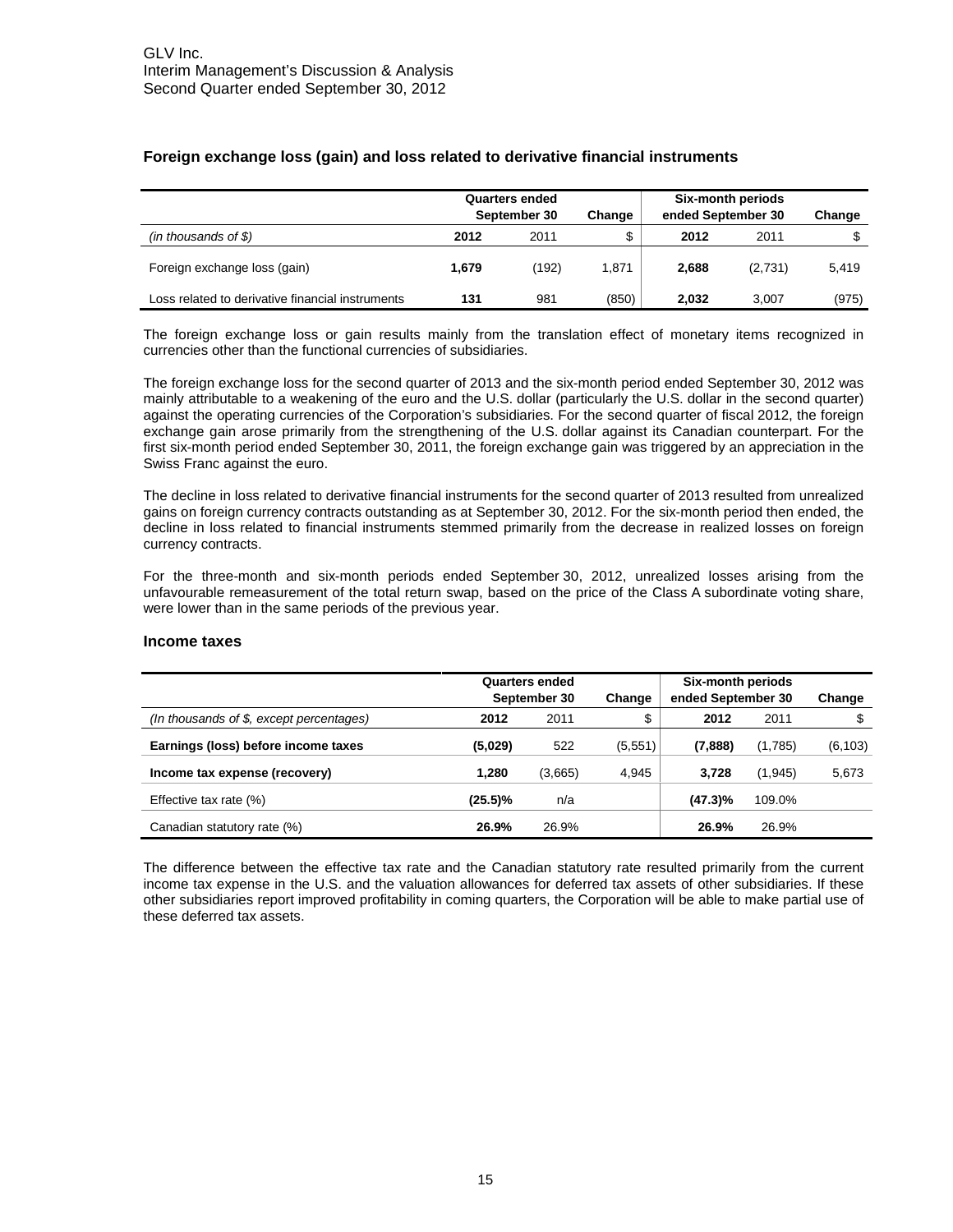#### **Net earnings (loss) attributable to shareholders of GLV Inc.**

|                                                              |          | <b>Quarters ended</b><br>September 30 |          | Six-month periods<br>ended September 30 |
|--------------------------------------------------------------|----------|---------------------------------------|----------|-----------------------------------------|
|                                                              | 2012     | 2011                                  | 2012     | 2011                                    |
| $(in$ thousands of \$)                                       |          |                                       |          |                                         |
| Net earnings (loss) attributable to shareholders of GLV Inc. | (6, 254) | 4,359                                 | (11,794) | 268                                     |
| Normalized net earnings (loss) attributable to shareholders  |          |                                       |          |                                         |
| of GLV Inc.                                                  | (3,578)  | 5,141                                 | (9, 118) | 1,050                                   |
| (In \$ per share, basic and diluted)                         |          |                                       |          |                                         |
| Net earnings (loss) attributable to shareholders of GLV Inc. | (0.14)   | 0.10                                  | (0.27)   | 0.01                                    |
| Normalized net earnings (loss) attributable to shareholders  |          |                                       |          |                                         |
| of GLV Inc.                                                  | (0.08)   | 0.11                                  | (0.21)   | 0.02                                    |
| Weighted average number of participating shares              |          |                                       |          |                                         |
| outstanding (in thousands)                                   | 44,092   | 44,092                                | 44,092   | 44.092                                  |

For the second quarter of 2013, the unfavourable changes in net loss of the Corporation compared with the same period of the previous year resulted primarily from the downturn in certain markets, an impairment loss on the assets of an Ovivo subsidiary in Finland disposed of subsequent to September 30, 2012, an adverse foreign exchange effect and an increase in income tax expense, as previously discussed.

The unfavourable changes for the six-month period ended September 30, 2012 were similar, but more significant owing to higher foreign exchange losses in the first quarter of 2013.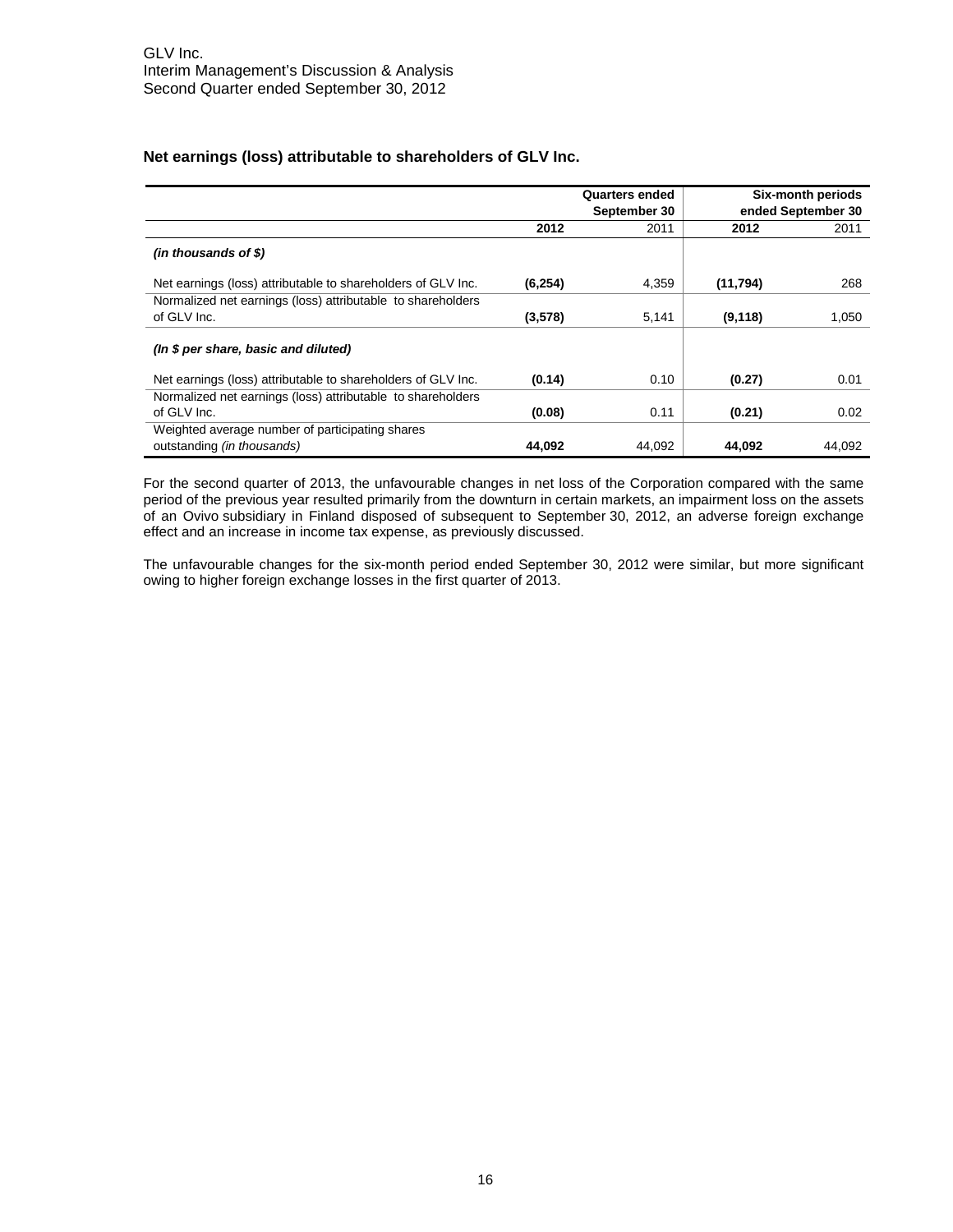## **6. SUMMARY OF QUARTERLY PERFORMANCE**

|                                                                           |                                | <b>Quarters ended</b> |                     |                    |                                                       |                          |                   |                                |  |
|---------------------------------------------------------------------------|--------------------------------|-----------------------|---------------------|--------------------|-------------------------------------------------------|--------------------------|-------------------|--------------------------------|--|
|                                                                           | Fiscal 2013                    |                       | Fiscal 2012         |                    |                                                       |                          | Fiscal 2011       |                                |  |
| (In thousands of $$$ , except<br>per share amounts)                       | September 30, June 30,<br>2012 | 2012                  | 2012                | 2011               | March 31, December 31, September 30, June 30,<br>2011 | 2011                     | 2011              | March 31, December 31,<br>2010 |  |
| Revenues                                                                  | 142,759                        | 147,472               | 173,614             | 161,663            | 173,916                                               | 150,421                  | 168,235           | 185,966                        |  |
| <b>Adjusted EBITDA</b>                                                    | 3,319                          | 5,012                 | (2,666)             | 6,518              | 6,536                                                 | 4,017                    | 8,921             | 10,669                         |  |
| Normalized adjusted EBITDA                                                | 4,890                          | 5,012                 | 2,274               | 6,894              | 7,318                                                 | 4,017                    | 7,449             | 11,580                         |  |
| Operating income (loss)<br>Normalized operating                           | (1,015)                        | 1,881                 | (46,969)            | 3,078              | 3,447                                                 | (702)                    | 3,615             | 6,121                          |  |
| income (loss)                                                             | 1,661                          | 1,881                 | (1, 107)            | 3,454              | 4,229                                                 | (702)                    | 2,754             | 7,032                          |  |
| Net earnings (loss)<br>attributable to<br>shareholders of GLV Inc.        |                                |                       |                     |                    |                                                       |                          |                   |                                |  |
| From continuing operations<br>per share (basic and diluted)               | (6, 254)<br>(0.14)             | (5,540)<br>(0.13)     | (52, 846)<br>(1.20) | (1,570)<br>(0.04)  | 4,359<br>0.10                                         | (4,091)<br>(0.09)        | (4,866)<br>(0.11) | 3,453<br>0.07                  |  |
| From normalized continuing<br>operations<br>per share (basic and diluted) | (3, 578)<br>(0.08)             | (5,540)<br>(0.13)     | (6,984)<br>(0.16)   | (1, 194)<br>(0.03) | 5,141<br>0.11                                         | (4,091)<br>(0.09)        | (5,799)<br>(0.13) | 4,187<br>0.09                  |  |
| From discontinued operations<br>per share (basic and diluted)             |                                |                       |                     |                    |                                                       | $\overline{\phantom{0}}$ | (3,680)<br>(0.08) | (4, 108)<br>(0.09)             |  |
| <b>Total</b><br>per share (basic and diluted)                             | (6, 254)<br>(0.14)             | (5,540)<br>(0.13)     | (52, 846)<br>(1.20) | (1,570)<br>(0.04)  | 4,359<br>0.10                                         | (4,091)<br>(0.09)        | (8,546)<br>(0.19) | (655)<br>(0.02)                |  |
| Net earnings (loss)<br>attributable to                                    |                                |                       |                     |                    |                                                       |                          |                   |                                |  |
| non-controlling interests                                                 | (11)                           |                       | 76                  | 10                 | (36)                                                  | 18                       | 316               | (93)                           |  |
| Net earnings (loss)                                                       | (6, 265)                       | (5,540)               | (52, 770)           | (1,560)            | 4,323                                                 | (4,073)                  | (8, 230)          | (748)                          |  |

The Corporation's quarterly results are exposed to economic conditions and are not necessarily comparable from quarter to quarter. The following events had an important impact on the results:

- Significant operational issues of an Ovivo energy subsidiary in the U.K. which generated significant operating losses mainly in the fourth quarter of fiscal 2011;
- The recognition in the fourth quarter of 2011, the first two quarters and the fourth quarter of 2012 of additional costs required to complete some desalination contracts resulting from the acquisition of CWT;
- The impact of more challenging global economic conditions for certain business segments of the Corporation since the third quarter of 2012, although the Pulp and Paper Group reported sound results, offset by a disappointing performance by Ovivo in the fourth quarter of 2012;
- A return to positive normalized adjusted EBITDA and normalized operating income for Ovivo in the first quarter of 2013, despite lower revenues, resulting from efficient execution of contracts in progress and tight cost control.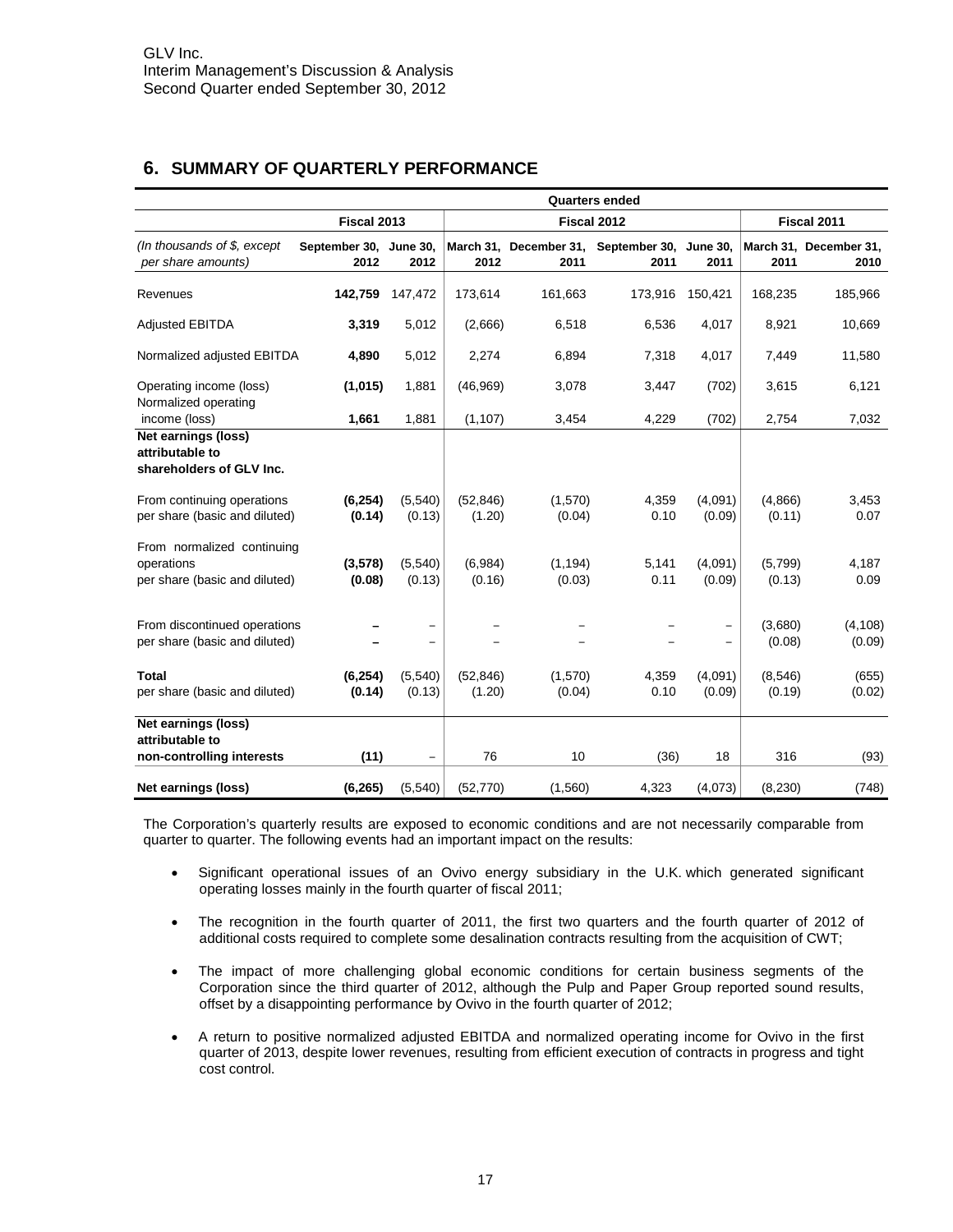## **7. FINANCIAL SITUATION AND CASH FLOWS**

Excluding net acquisitions of property, plant and equipment, cash flow used in the second quarter of 2013 amounted to \$1.6 million (\$0.04 per share, basic and diluted) compared with generated cash flow totalling \$10.6 million (\$0.24 per share, basic and diluted) for the same quarter of 2012. For the six-month period ended September 30, 2012, cash flows used totalled \$17.8 million (\$0.40 per share basic and diluted) compared with generated cash flows amounting to \$3.1 million (\$0.07 per share, basic and diluted) for the corresponding period of last year.

|                                                                                               | Quarters ended<br>September 30 |        | Six-month periods<br>ended September 30 |         |
|-----------------------------------------------------------------------------------------------|--------------------------------|--------|-----------------------------------------|---------|
| (In thousands of \$, except per share amounts)                                                | 2012                           | 2011   | 2012                                    | 2011    |
| Cash flows provided by (used in) operating activities before net<br>changes in non-cash items | (2,089)                        | 3,644  | (245)                                   | 5,247   |
| Net change in non-cash items related to operations                                            | 1.550                          | 7,487  | (17, 785)                               | (1,531) |
| Additions to property, plant and equipment, net of disposals                                  | (1, 110)                       | (530)  | 223                                     | (602)   |
| Generated cash flow (used cash flow):                                                         | (1,649)                        | 10.601 | (17, 807)                               | 3,114   |
| per share (basic and diluted)                                                                 | (0.04)                         | 0.24   | (0.40)                                  | 0.07    |

#### **Impact of net change in non-cash items related to operations**

|                                                                            | <b>Quarter ended</b><br>September 30 | Six-month period<br>ended September 30 |
|----------------------------------------------------------------------------|--------------------------------------|----------------------------------------|
| (in thousands of $$$ )                                                     | 2012                                 | 2012                                   |
| Trade and other receivables                                                | (5,827)                              | (453)                                  |
| Inventories                                                                | 2,040                                | 996                                    |
| Contracts in progress                                                      | 1,332                                | 3,204                                  |
| Prepaid expenses                                                           | 722                                  | 435                                    |
| Accounts payable and accrued liabilities, provisions and other liabilities | 1,089                                | (23, 313)                              |
| Deferred revenues                                                          | 2,091                                | (1, 847)                               |
| Income taxes receivable/payable                                            | 103                                  | 3,193                                  |
|                                                                            | 1,550                                | (17, 785)                              |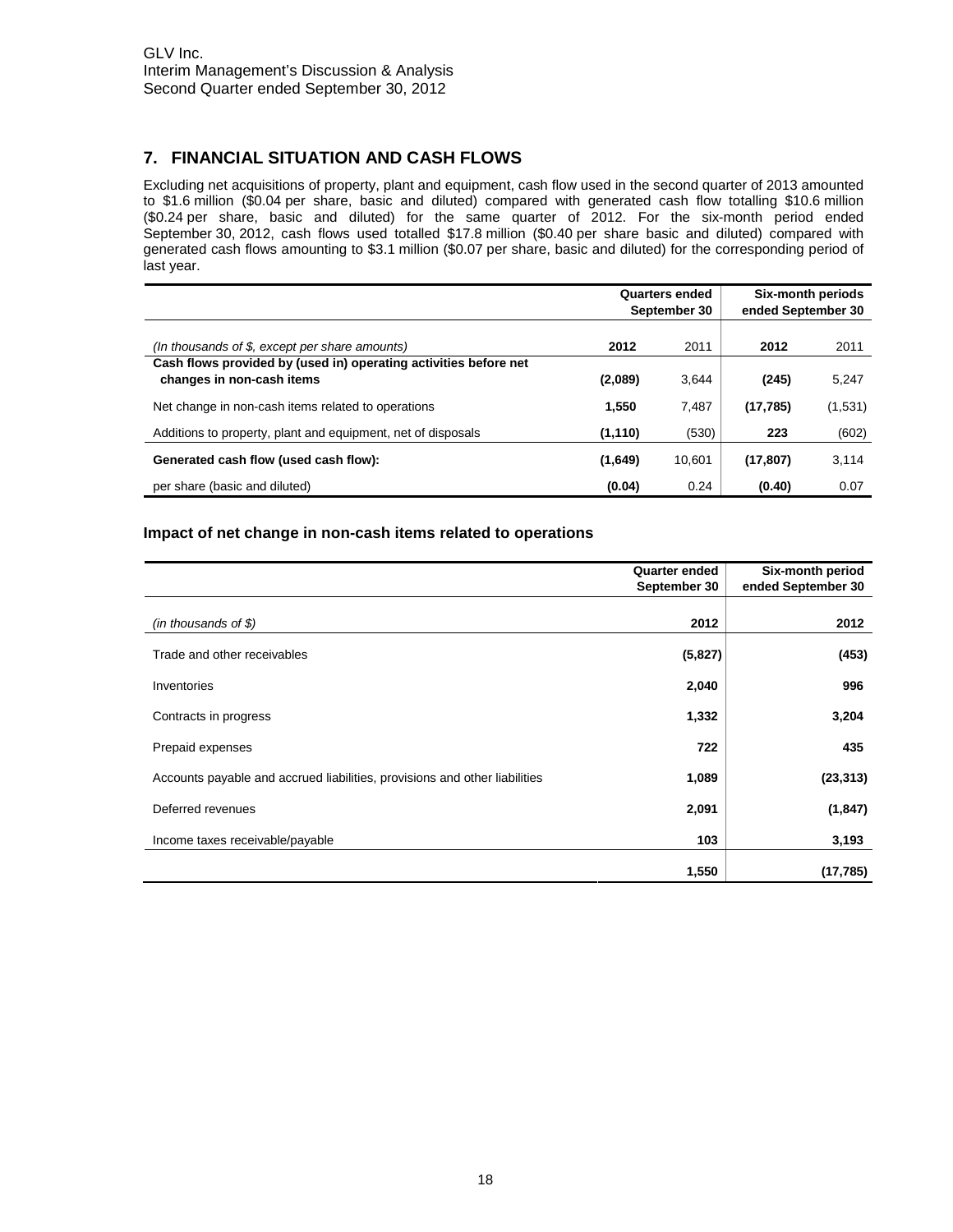For the second quarter of 2013, the \$1.6 million positive effect on cash flows resulting from the change in non-cash items related to operations stemmed primarily from an increase in deferred revenues and a decline in inventories and contracts in progress that fluctuate in step with the percentage of completion. These impacts were partly offset by an increase in trade and other receivables owing primarily to higher billings over the quarter. The \$17.8 million adverse effect on cash flows for the six-month period ended September 30, 2012 was mainly attributable to a decline in accounts payable and accrued liabilities, provisions and other liabilities, due to supplier payment schedules and the slowdown in operations for certain entities.

Excluding the current portion of long-term debt, the Corporation had a net working capital position of \$125.7 million as at September 30, 2012, representing a ratio of 1.63 as at that date, compared with \$138.2 million and a ratio of 1.69 as at June 30, 2012 and \$129.8 million and a ratio of 1.57 as at March 31, 2012. The Corporation reported total assets of \$482.9 million as at September 30, 2012, compare to \$523.2 million as at March 31, 2012 owing primarily to cash and cash equivalents, and as well as to contracts in progress and intangible assets. Generally, management seeks to maintain its working capital ratio at approximately 1.50, which represents an adequate level for the Corporation's business model, by ensuring that a reasonable amount of cash is available to support operations. The Corporation continues to focus on optimizing management of trade receivables to maximize the resulting cash flows and thereby reduce financial expenses.

Note that changes in exchange rates for the second quarter of 2013 and the six-month period ended September 30, 2012 resulted from unfavourable changes on remeasurement of cash items and cash equivalents totalling \$0.6 million and \$0.9 million, respectively.

The net effect of changes in cash flows used for the second quarter and the six-month period ended September 30, 2012 was a decline in cash and cash equivalents of \$6.9 million and \$16.1 million, respectively.

#### **Investing activities**

Investing activities for the second quarter of 2013 and the six-month period ended September 30, 2012 used net cash flows of \$1.6 million and \$1.1 million, respectively, compared with net cash flows used of \$0.6 million and \$1.1 million for the respective periods of the previous fiscal year. During the first quarter of 2013, the Corporation sold a building held for sale for a consideration of \$2.2 million.

#### **Additional comments on financial position**

|                                                             | As at September 30, 2012 | As at March 31, 2012 |
|-------------------------------------------------------------|--------------------------|----------------------|
| (in thousands of $$$ , except ratio)                        |                          |                      |
| Long-term debt, including current portion of long-term debt | 83,916                   | 80,932               |
| Cash and cash equivalents                                   | (19,500)                 | (35,583)             |
| <b>Total net debt</b>                                       | 64,416                   | 45,349               |
| Equity                                                      | 170,131                  | 186,461              |
| <b>Invested capital</b>                                     | 234,547                  | 231,810              |
| Total net debt to invested capital ratio                    | 27.5%                    | 19.6%                |

As at September 30, 2012, the Corporation's total debt amounted to \$83.9 million compared with \$88.3 million as at June 30, 2012 and \$80.9 million as at March 31, 2012. Net of cash and cash equivalents, total net debt as at September 30, 2012 stood at \$64.4 million for a total net debt to invested capital ratio of 27.5% compared with total net debt of \$45.3 million and a 19.6% ratio as at March 31, 2012. Due to their maturities, non-convertible European debentures are presented as short-term liabilities in the unaudited interim condensed consolidated financial statements as at September 30, 2012.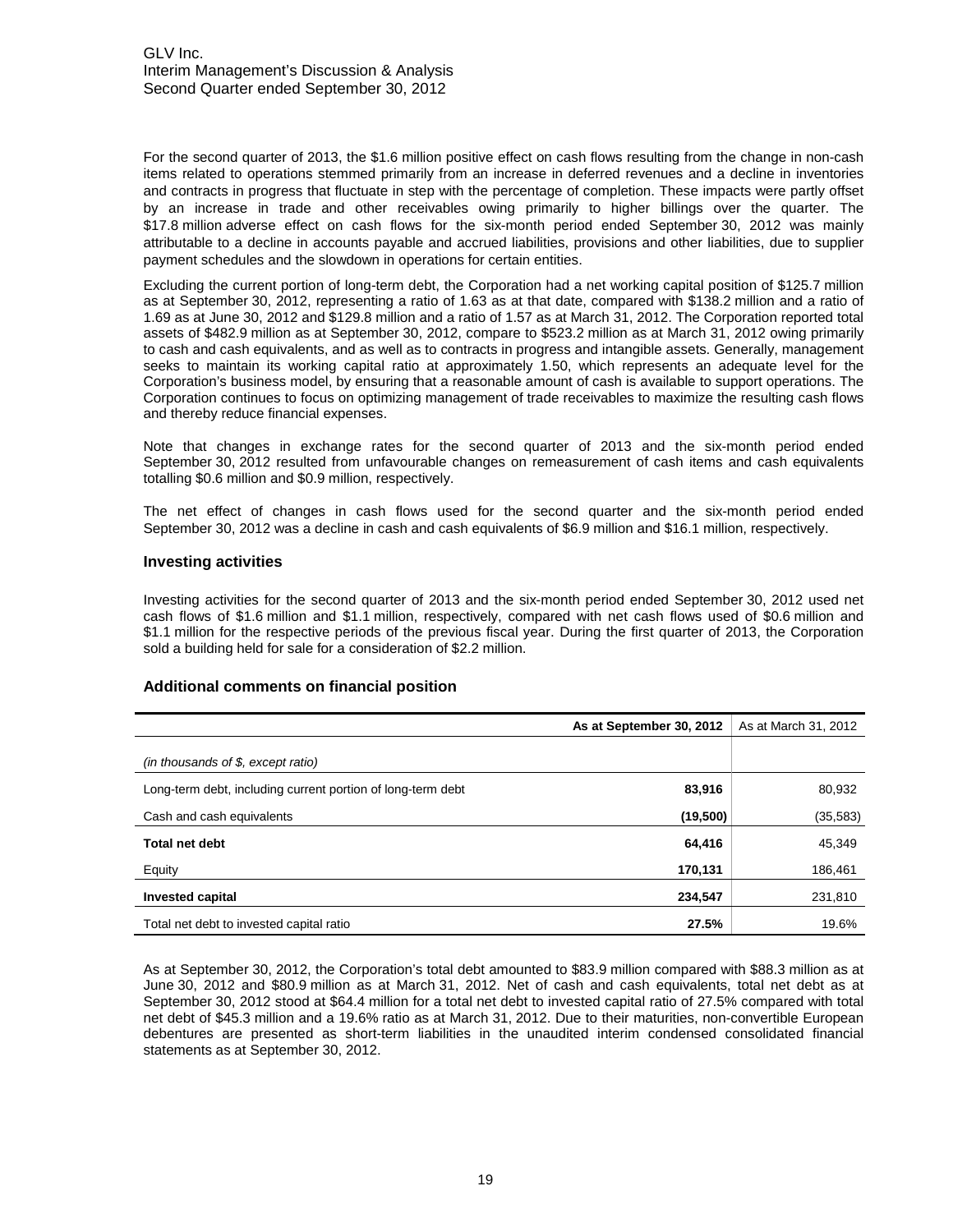As at September 30, 2012, the cash position and bank credit facilities were sufficient to fund operations and repayment of non-convertible debentures maturing in April 2013. Moreover, all financial ratios met the requirements under current credit agreements with GLV's banking institutions. Where there are special or non-recurring items, the terms of these credit agreements require the use of normalized adjusted EBITDA to determine financial ratios. Accordingly, as at September 30, 2012, financial ratios were calculated using normalized adjusted EBITDA as defined in the agreements, which includes, in particular, the operating results of the past twelve months ended September 30, 2012 of the entities whose shares were acquired and excludes the operating results of the past twelve months ended September 30, 2012 of business that were shutdown or whose shares or certain assets were sold, as well as restructuring costs and other special items.

Note that in December 2011, the Corporation renewed its main financing agreement covering the next five years for total of \$200 million. This financing consists of a \$100 million revolving credit facility to meet the Corporation's day-to-day financing requirements, issue letters of credit and finance business acquisitions, and a second \$100 million revolving credit facility to issue letters of credit guaranteed by Export Development Canada. The financing agreement also includes an uncommitted accordion feature providing access to an additional \$50 million.

The Corporation also amended certain terms of its two revolving credit facilities in Austria during the second quarter of 2013. The first facility amounting to €35 million (\$44.2 million) is used to issue letters of credit and the second, totalling €2.5 million (\$3.2 million), is used to meet day-to-day financing requirements. The Corporation guarantees repayment of these credit facilities in the event of payment default. The credit facility for issuing letters of credit matures on May 26, 2015, and the terms are renegotiable in March of each year. As at September 30, 2012, €29.2 million (\$36.9 million) was outstanding under the facility. The credit facility for day-to-day financing matures on December 31, 2015 and may be cancelled on three months' notice.

#### **Share capital information and stock-based compensation**

|                                   | <b>Authorized</b> | Number of shares issued and outstanding |            |  |
|-----------------------------------|-------------------|-----------------------------------------|------------|--|
|                                   |                   | November 8, 2012<br>September 30, 2012  |            |  |
| Class A subordinate voting shares | Unlimited         | 41,912,594                              | 41,911,194 |  |
| Class B multiple voting shares    | Unlimited         | 2,179,305                               | 2,180,705  |  |
| <b>Preferred shares</b>           | Unlimited         | $\overline{\phantom{0}}$                |            |  |
|                                   |                   | 44,091,899                              | 44,091,899 |  |

During the three-month and six-month periods ended September 30, 2012, the Corporation issued 37,233 stock options. The stock options granted to directors vested on the grant date. During the six-month period ended September 30, 2012, subsequent to the cancellation of 61,000 stock options, outstanding options to acquire Class A subordinate voting shares under the Corporation's stock option plan numbered 2,143,822 (2,167,589 as at March 31, 2012) of which 1,398,822 (1,124,789 as at March 31, 2012) were exercisable based on the time requirement, notwithstanding achievement of target prices when the requirement applies.

During the first quarter of 2013, 3,700 Class B multiple voting shares were converted into Class A subordinate voting shares.

For further information, refer to note 7 to the unaudited interim condensed consolidated financial statements accompanying this MD&A.

On November 2, 2012, 1 400 Class B multiple voting shares were converted into Class A subordinate voting shares.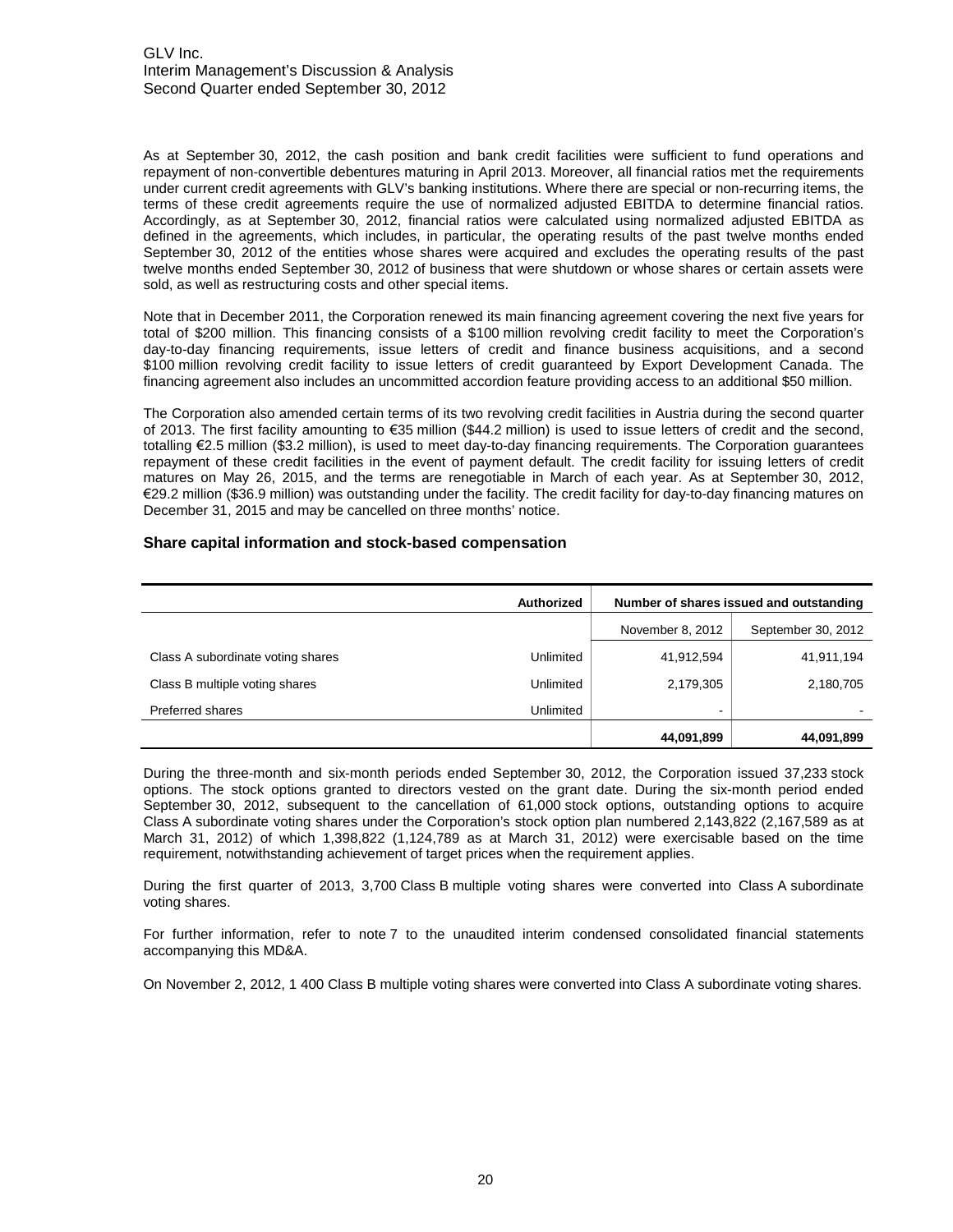## **8. BACKLOG AND OUTLOOK**

|                        | As at<br>September 30 | As at<br>June 30 | Change     | Change at<br>constant<br>exchange<br>rates | As at<br>March 31 | Change     | Change at<br>constant<br>exchange<br>rates |
|------------------------|-----------------------|------------------|------------|--------------------------------------------|-------------------|------------|--------------------------------------------|
| $(in$ thousands of \$) | 2012                  | 2012             | %          | %                                          | 2012              | %          | %                                          |
| <b>Total</b>           | 338,725               | 343.348          | (1.3)%     | 1.2%                                       | 354.796           | (4.5)%     | $(2.3)\%$                                  |
| Ovivo                  | 276.425               | 277.418          | (0.4)%     | 2.4%                                       | 272.418           | 1.5%       | 4.0%                                       |
| Pulp and Paper         | 50.336                | 56.787           | $(11.4)\%$ | (9.8)%                                     | 70.345            | $(28.4)\%$ | $(27.5)\%$                                 |
| Other                  | 11.964                | 9,143            | 30.9%      | 32.2%                                      | 12.033            | (0.6)%     | 2.1%                                       |

#### **Ovivo**

Ovivo reported a backlog of \$276.4 million as at September 30, 2012, down slightly from \$277.4 million for the previous quarter. Excluding the foreign exchange effect, the change in backlog recorded by Ovivo would have reflected a \$7 million favourable difference. It is important to note that business activity and order-taking levels in the markets targeted under the Ovivo operational refocusing strategy were significant in the municipal segment in North America and the electronics and metals segment in the second quarter of 2013.

The U.S. municipal segment, which was affected by the prevailing economic conditions over the past few quarters, seems to be gradually recovering, posting backlog growth compared with the past three quarters. This upturn was noted for both new equipment sales and order-taking for aftermarket services, another niche targeted by Ovivo's business strategy.

For the electronics and metals market, although order-taking has slowed over the past few quarters, a major contract win in the U.S., paving the way for other large-scale contracts in the future, resulted in a sharp rise in backlog, reaching an 18-month high.

The energy segment, another key strategic market for Ovivo, saw a slight decline in backlog compared with the past two quarters. However, sustained tendering activity for large-scale projects points to a favourable outlook under which the good performance in this market is expected to continue.

In the municipal segment in Europe, the Middle East and Africa, business remains sufficient, despite a downward trend, to meet the targets set by management.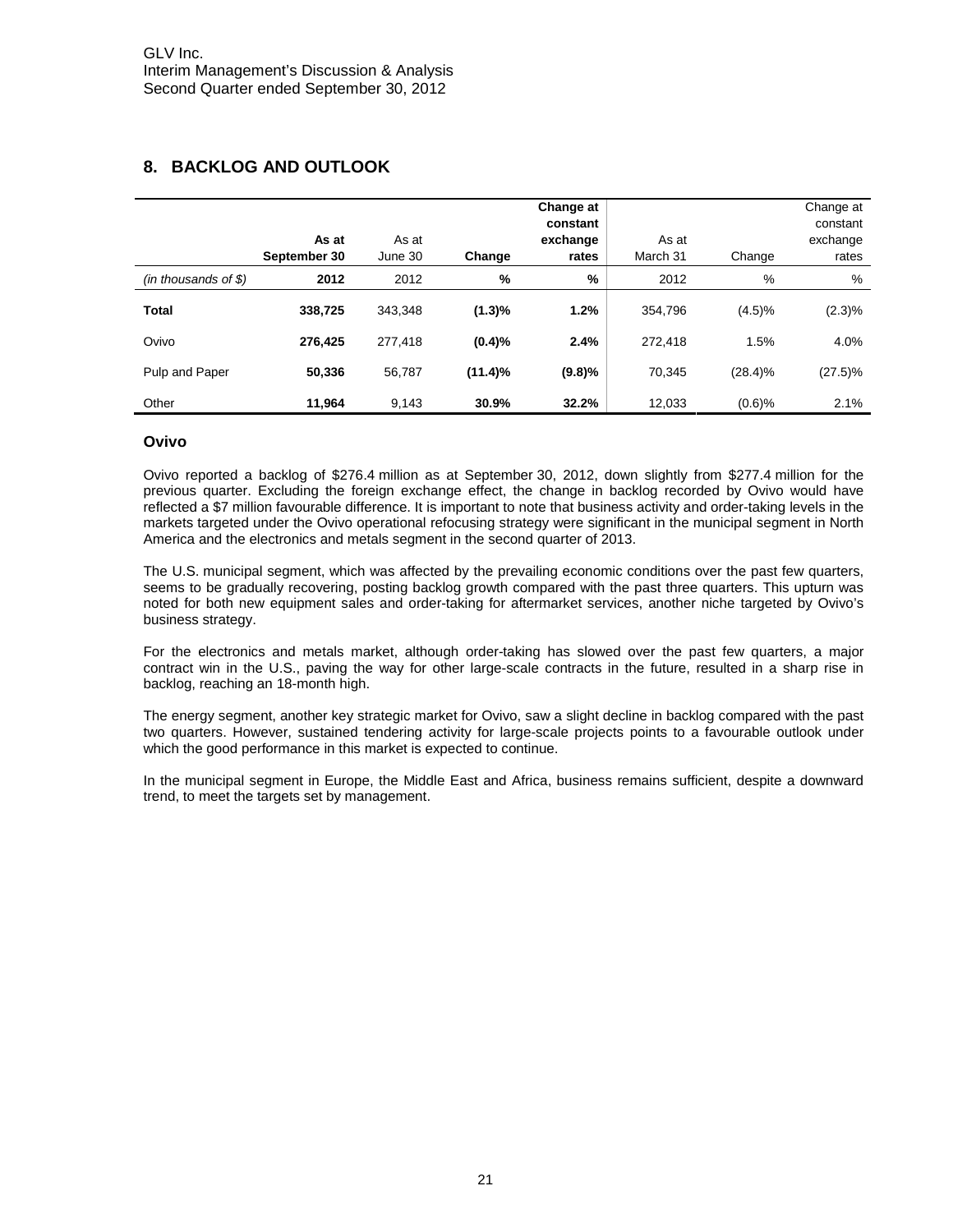Ovivo has logged growth in aftermarket services for the past two quarters. Aftermarket services comprise sales of spare parts and chemicals, as well as the provision of maintenance and equipment optimization services. This recurring revenue generator is one of Ovivo's top development priorities.

Ovivo's refocusing plan announced last August is progressing as expected. Nearly half of the planned 10% workforce reduction for the entire group has been achieved, and the remaining half should be completed by the end of the current fiscal year, which should generate annualized savings of approximately \$7 million. These measures are expected to give rise to restructuring costs of about \$2 million, half the initially estimated cost of \$4 million, mainly for severance benefits. Restructuring costs of \$1.6 million, including costs related to Ovivo's refocusing plan, were recognized in the second quarter of 2013.

The Corporation's management team expects Ovivo to return to profitability in fiscal 2013, gradually reflecting the benefits of the measures put in place over the past few quarters. However, a number of investments will be required to deploy the group's overall strategy, and we expect to see the full effect of those measures in the next 18-24 months.

#### **Pulp and Paper Group**

The Pulp and Paper Group's backlog was down from its June 30, 2012 level and markedly lower than as at March 31, 2012, owing to the slowdown observed primarily in Europe and China even though tendering remains active. A significant contract win for pulp processing equipment was recorded in Canada early in the third quarter which was not included in the backlog as at September 30, 2012. However, operational performance combined with the prevailing economic situation, prompted the Corporation's management to downsize one of its European division.

Aftermarket services remain significant for the group and greater efforts will be made in this segment in Europe over the next few quarters.

For fiscal 2013 as a whole, the current and anticipated backlog for the group will generate a fair volume, which should keep profit margins at levels comparable to its fiscal 2012 figures.

#### **Other**

The fiscal 2013 objective for the Van Der Molen division is to maintain a satisfactory level of business volume to support profitability amid a more challenging business environment resulting from economic uncertainty. During the past two fiscal years, this division was able to regain its credibility in the market by focusing on client relationships and excellent contract execution. In the current fiscal year, the objective is to further develop aftermarket services given the vast installed base of equipment. The Van Der Molen division posted a backlog comparable to the levels recorded in the past few quarters.

For fiscal 2013, the two manufacturing units aim to achieve an acceptable level of profitability. Given a slightly lower backlog compare to March 31, 2012, economic conditions and order-taking remain key challenges for the current fiscal year.

Lastly, head office costs are projected to remain comparable to their fiscal 2012 level.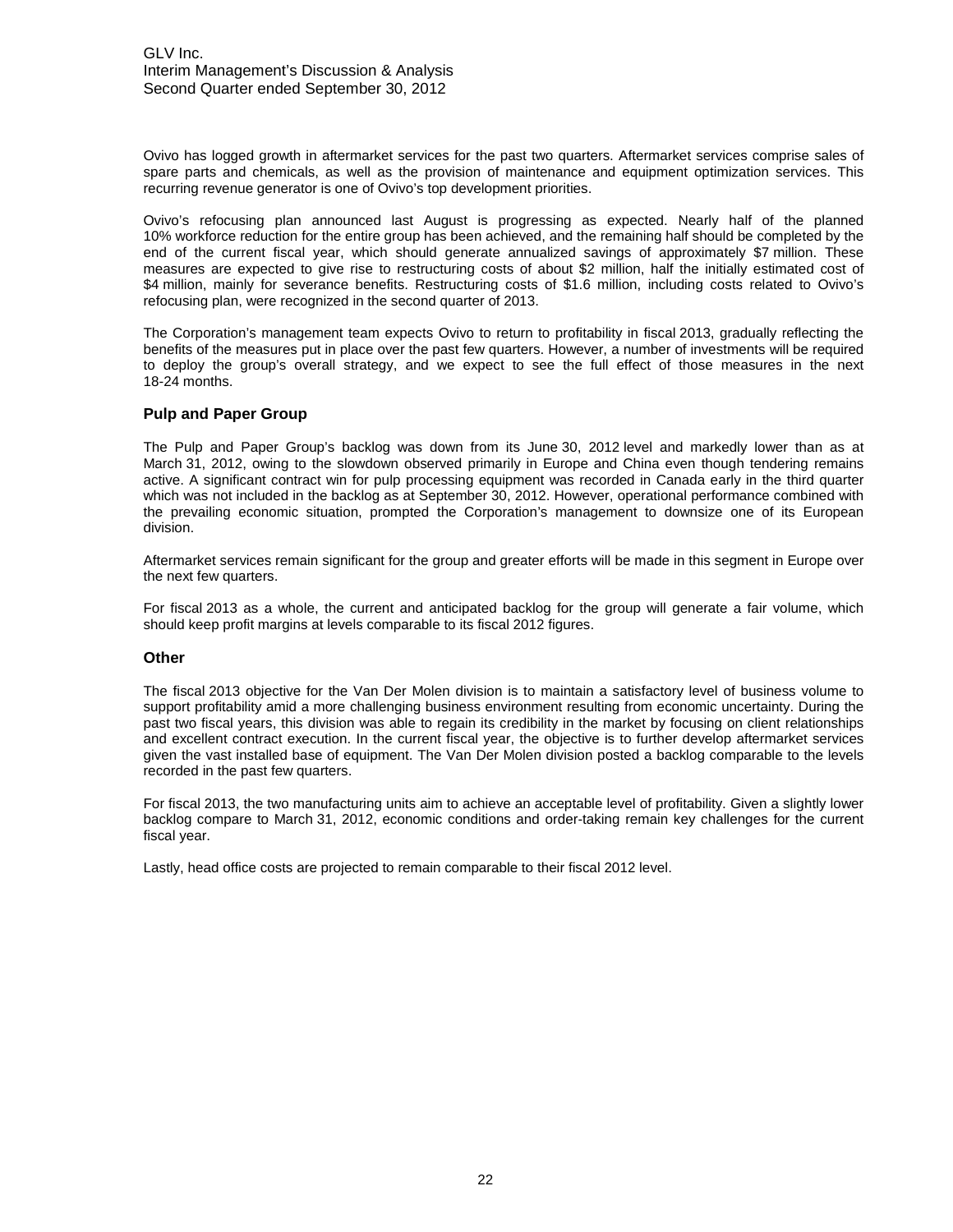#### **Overall outlook**

The operational outlook for the Corporation's two core groups is good in light of the volume of contract wins in the Ovivo's target markets and the level of bids tendered. Management remains prudent in its forecasts of business volume for the next few quarters and will continue monitoring global economic conditions closely to ensure the Corporation maintains sufficient flexibility to adapt to any changes in demand and business outlook.

The downsizing measures implemented in the fourth quarter of the previous fiscal year and those arising from the Ovivo refocusing plan announced in the previous quarter will gradually have their effect on operating results at both core operating groups of the Corporation. The plan is expected to generate annual savings of approximately \$7 million, plus an additional contribution by the Ovivo operational refocusing strategy. Management expects the measures implemented to have a gradual effect for fiscal 2013 with more substantial results anticipated for fiscal 2014. The Corporation's primary goal remains improving the financial performance and competitive positioning of its two core operating groups to expand their share in GLV's key market niches.

For fiscal 2013 as a whole, assuming exchange rates remain stable at current levels and in light of the outlook in the segments serviced by all groups, the Corporation expects consolidated revenues to range from \$600 million to \$650 million.

GLV remains focused on its objective of long-term value creation for shareholders. To do so, it will rely primarily on Ovivo's strategy to refocus on four key markets in an industry with strong organic growth potential driven by expanding global demand for water and as well as growth from acquisitions due to the highly fragmented nature of the industry. Given its overall financial performance and flexibility to adjust to economic conditions, the Pulp and Paper Group continues to be a major component of our corporate strategy. Moreover, GLV benefits a satisfactory financial position and an adequate capital structure to support current operations and pursue development projects.

## **9. RISKS AND UNCERTAINTIES**

Risks and uncertainties as well as risk management practices are discussed in section 10, "Risks and Uncertainties," of the MD&A for the fiscal year ended March 31, 2012.

Management has observed no material changes regarding risks and uncertainties and has made no changes to its risk management practices since the beginning of the fiscal year.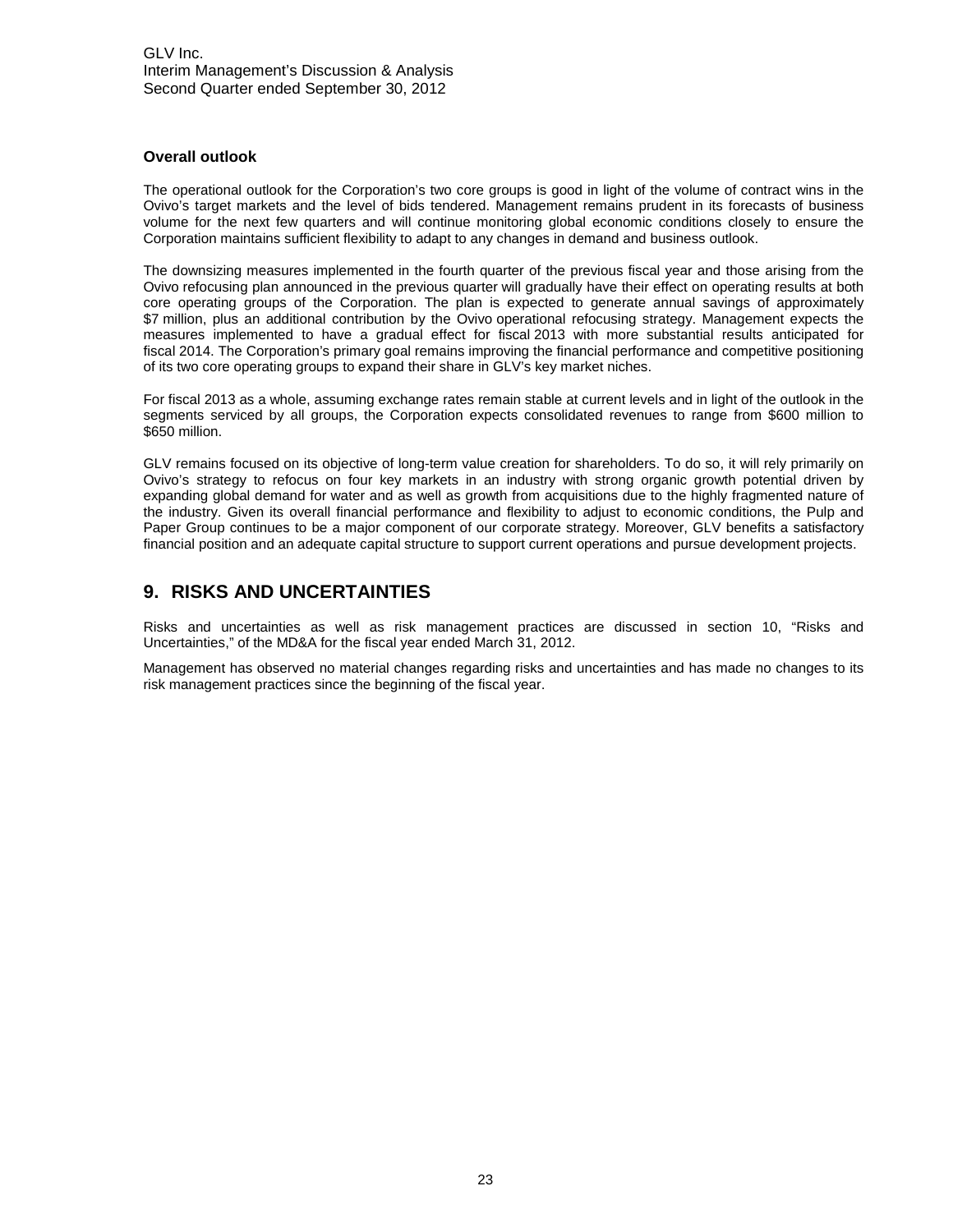## **10.ACCOUNTING POLICIES**

#### **(a) Critical accounting policies and estimates**

The unaudited interim condensed consolidated financial statements of the Corporation for the three-month and six-month periods ended September 30, 2012 have been prepared in accordance with IAS 34, *Interim Financial Reporting*, which forms part of International Financial Reporting Standards ("IFRS") issued by the International Accounting Standards Board ("IASB").

The accounting policies used in the unaudited interim condensed consolidated financial statements are the same as and are applied consistently with those presented in note 2 to the annual consolidated financial statements as at March 31, 2012.

The preparation of the Corporation's unaudited interim condensed consolidated financial statements in accordance with IFRS requires management to exercise judgment in developing estimates and making forward-looking assumptions that affect the amounts reported in the consolidated financial statements. Actual results could give rise to significant adjustments to the reported amounts of assets, liabilities and earnings (loss) in subsequent periods. The Corporation's most significant estimates and assumptions for the three-month and six-month periods ended September 30, 2012 are the same as those presented in note 2(c) to the annual consolidated financial statements as at March 31, 2012.

#### **(b) Future changes in accounting policies**

#### **IFRS 7,** *Financial Instruments: Disclosures*

In December 2011, the IASB amended this standard to set out additional disclosure requirements regarding the offsetting of financial assets and financial liabilities. The standard was also amended to reflect the effects of adopting IFRS 9, *Financial Instruments*.

#### **IFRS 9,** *Financial Instruments*

In November 2009, the IASB released IFRS 9, *Financial Instruments*, which provides a model for the recognition, classification and measurement of financial instruments, replacing the guidance set out in IAS 39, *Financial Instruments: Recognition and Measurement.* In December 2011, it was determined that the standard will be effective for fiscal years beginning on or after January 1, 2015.

#### **IFRS 10,** *Consolidated Financial Statements*

On May 12, 2011, the IASB released IFRS 10, *Consolidated Financial Statements*, which provides for a single consolidation model based on a qualitative definition of control, replacing the guidance set out in IAS 27, *Consolidated and Separate Financial Statements*, and SIC 12, *Consolidation – Special Purpose Entities*.

#### **IFRS 11,** *Joint Arrangements*

On May 12, 2011, the IASB released IFRS 11, *Joint Arrangements*, which supersedes IAS 31, *Interests in Joint Ventures*, and SIC 13, *Jointly Controlled Entities: Non-Monetary Contributions by Venturers*. This standard prohibits consolidating joint ventures using the proportionate consolidation method and eliminates the distinction between jointly controlled assets and jointly controlled operations.

#### **IFRS 13,** *Fair Value Measurement*

On May 12, 2011, the IASB released IFRS 13, *Fair Value Measurement*, which provides a single definition of fair value, eliminating inconsistencies between other definitions set out in various existing standards (financial instruments, property, plant and equipment, investment properties, etc.). In addition, the standard carries forward fair value disclosure requirements for financial instruments and extends their scope to all items measured at fair value.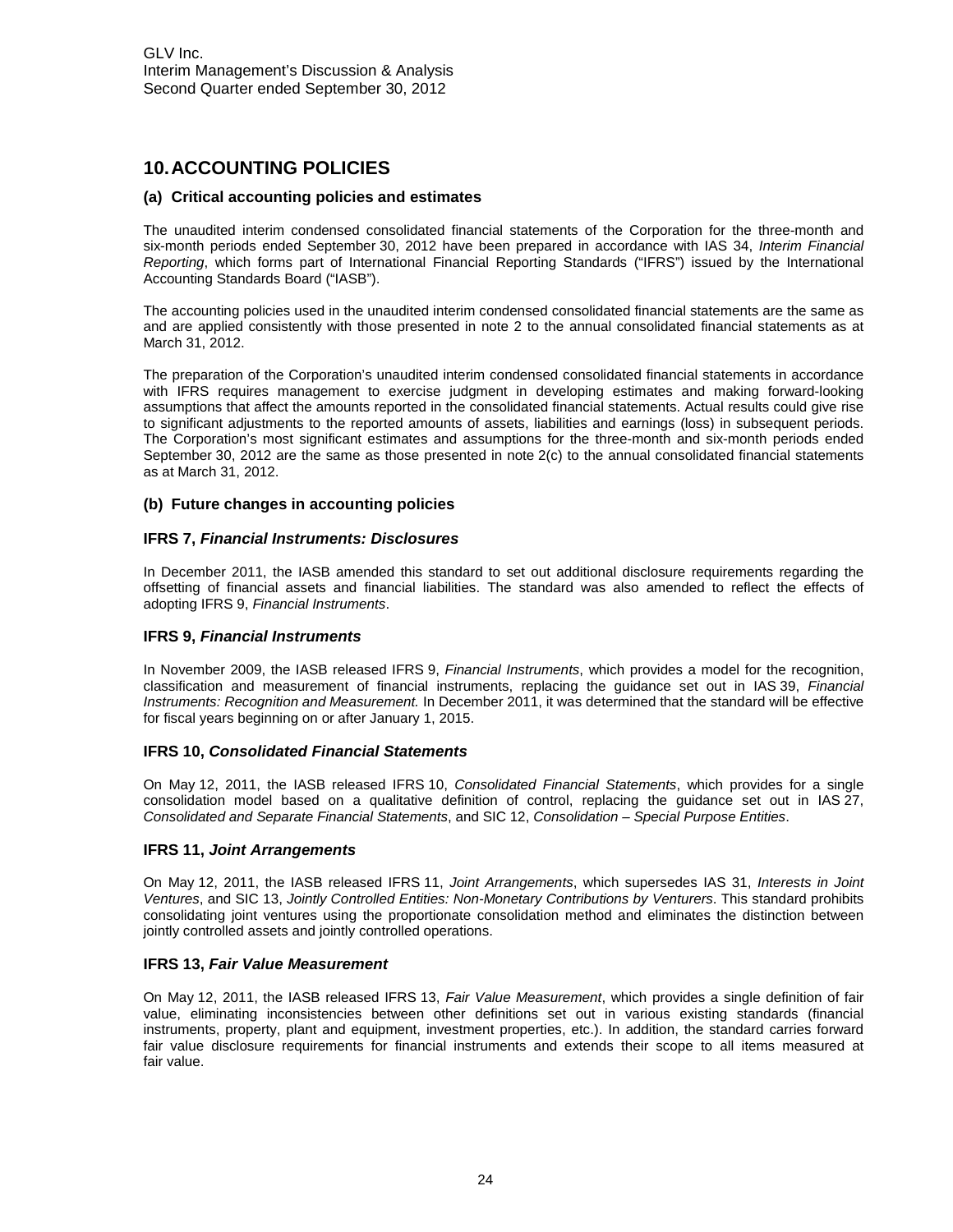#### **IAS 19,** *Employee Benefits*

The amendments to IAS 19 affect, among other things, the recognition of defined benefit expense and the presentation of the revaluation component in other comprehensive income (loss), which eliminates the previously available option under IAS 19 to recognize or defer changes in the accrued benefit obligation and the fair value of plan assets directly through the statement of earnings (loss). IAS 19 also introduces a net interest cost approach which replaces expected return on plan assets and interest expense related to the defined benefit obligation by a single net interest cost component computed by multiplying the net defined benefit asset or liability recognized by the discount rate used to determine the defined benefit obligation. In addition, total past service costs will now be recognized through earnings (loss) when the plan is amended with deferral to future service periods no longer permitted.

#### **IAS 28,** *Investments in Associates and Joint Ventures*

The amendments to IAS 28 prohibit proportionate consolidation of interests in associates and joint ventures. Use of the equity method will be mandatory. Under this method, the investment in an associate or a joint venture is initially recognized at cost and the carrying amount is increased or decreased to recognize the investor's share of net earnings (loss) of the investee after the date of acquisition. These amendments will not have any impact on the Corporation's financial statements given that the interests in joint ventures are already recognized using the equity method.

#### **IAS 32,** *Financial Instruments: Presentation*

In December 2011, the IASB amended this standard for consistency in the application of certain financial asset and financial liability offsetting criteria.

The Corporation is currently assessing the effects of adopting these new standards (except for IAS 28), which are effective for fiscal years beginning on or after January 1, 2013, save IAS 32 and IFRS 9, which are effective for fiscal years beginning on or after January 1, 2014 and 2015, respectively.

## **11. RECONCILIATION OF NON-IFRS FINANCIAL MEASURES**

The financial information presented in this interim MD&A, including tabular amounts, is prepared in accordance with IFRS. The information contained in the interim MD&A also includes some figures that are non-IFRS financial measures, specifically:

- **Adjusted EBITDA:** Earnings before amortization, net financial expenses, foreign exchange loss (gain), loss (gain) related to derivative financial instruments, income taxes and share of loss (gain) in joint ventures;
- **Normalized adjusted EBITDA:** Adjusted EBITDA before items recorded outside the normal course of business, including restructuring costs;
- **Normalized net earnings (loss):** Net earnings (loss) before items recorded outside the normal course of business, including restructuring costs;
- **Cash flows provided by (used in):** Cash flows related to operating activities, less additions to property, plant and equipment (net of disposals);
- **Cash flows provided by (used in) per share:** Cash flows provided by (used in) divided by the weighted average number of participating shares outstanding during the reporting period.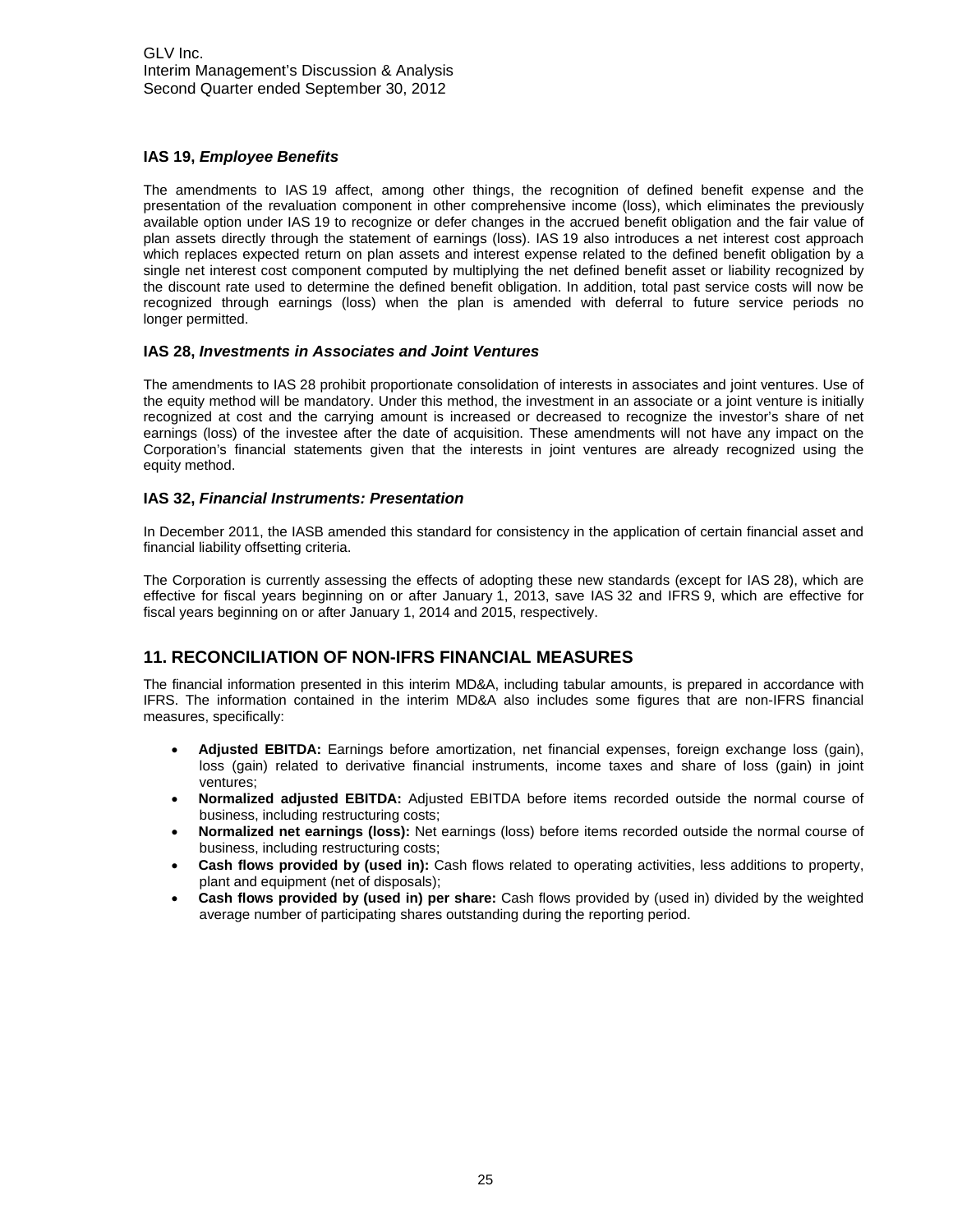Such measures enable management to assess the operational and financial performance of its operating divisions. These measures are also commonly used by the financial community to analyze and compare the performance of companies engaged in the same industries. However, they are not intended to be regarded as alternatives to other financial performance measures or to the statement of cash flows as indicators of liquidity. They are not intended to represent funds available for debt service, dividends, reinvestment or other discretionary uses, and should not be considered in isolation or as a substitute for other performance measures calculated under IFRS. Management's definition of these measures may differ from similarly titled measures reported by other companies.

To assess the annual growth in revenues excluding the impact of business acquisitions or disposals, the Corporation uses the organic growth measure. The organic growth is computed by eliminating the impact of revenue from acquisitions or disposals with the comparative period of the previous fiscal year, at constant exchange rates.

The Corporation's backlog consists of firm orders supported, as the case may be, by a signed contract, a purchase order or an advance receipt on a contract. Under certain circumstances, management may decide to include a contract in the backlog even though the contract has not been signed if the stages to be completed are administrative in nature or deemed not to be significant. Management may also decide to defer recognition of a contract in the backlog if, for instance, there are risks that the order could be cancelled or delayed, or that the collection of the selling price is exposed to risks. In that case, the order in question will normally be added to the backlog only upon collection of part of the selling price in the form of advance receipts on a contract, or when management has a reasonable degree of comfort thereof. Management may also decide to record a general reserve accounting for its assessment of the various risks related to the orders recognized in the backlog.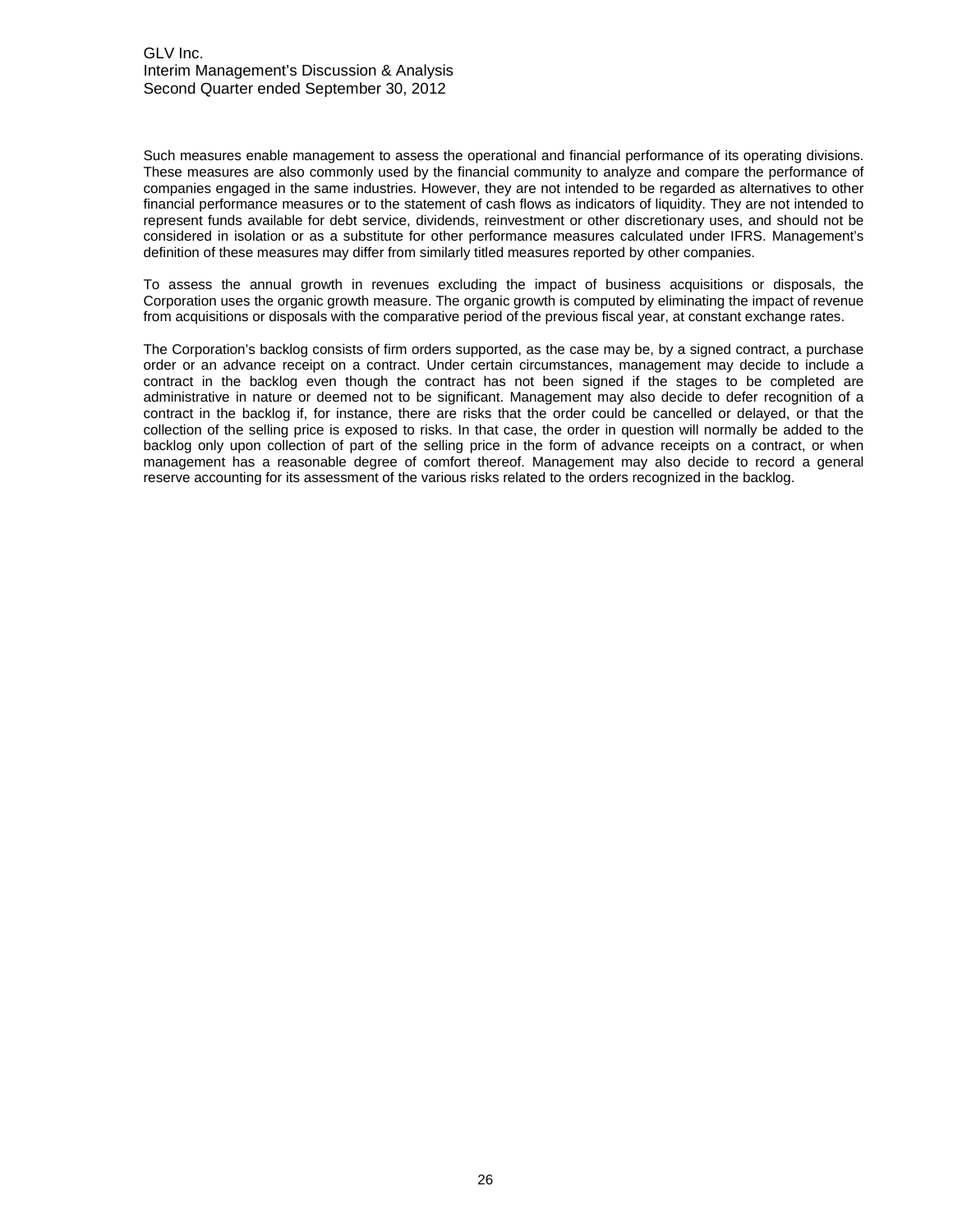The following table reconciles non-IFRS financial measures from the Corporation's consolidated statement of earnings (loss).

| <b>Pulp and</b><br>earnings<br><b>Other</b><br>$(in$ thousands of \$)<br>Ovivo<br>Paper<br>(loss)<br>As presented on the financial statements:<br>Quarter ended September 30, 2012<br>Operating income (loss)<br>298<br>2,209<br>(3, 522)<br>(1,015)<br>Asset impairment<br>1,105<br>1,105<br>993<br>3,229<br>Amortization<br>1,554<br>682<br>Earnings (loss) before amortization, net financial<br>expenses, foreign exchange loss (gain), loss related<br>to derivative financial instruments, income taxes and<br>share of loss (gain) in joint ventures<br>2,957<br>(2,529)<br>3,319<br>2,891<br>Normalized items<br>1,248<br>323<br>1,571<br><b>Normalized adjusted EBITDA</b><br>4,205<br>2,891<br>(2, 206)<br>4,890<br>Six-month period ended September 30, 2012<br>Operating income (loss)<br>1,829<br>5,883<br>(6, 846)<br>866<br>Asset impairment<br>1,105<br>1,105<br>6,360<br>Amortization<br>3,147<br>1,238<br>1,975<br>Earnings (loss) before amortization, net financial<br>expenses, foreign exchange loss (gain), loss related<br>to derivative financial instruments, income taxes and<br>share of loss (gain) in joint ventures<br>6,081<br>8,331<br>7,121<br>(4,871)<br>Normalized items<br>1,248<br>323<br>1,571<br><b>Normalized adjusted EBITDA</b><br>7,329<br>7,121<br>(4, 548)<br>9,902<br>Quarter ended September 30, 2011<br>Operating income (loss)<br>1,900<br>3,678<br>(2, 131)<br>3,447<br>1,887<br>Amortization<br>537<br>665<br>3,089<br>Earnings (loss) before amortization, net financial<br>expenses, foreign exchange loss (gain), loss related<br>to derivative financial instruments, income taxes and<br>share of loss (gain) in joint ventures<br>3,787<br>4,215<br>(1,466)<br>6,536<br>Normalized items<br>782<br>782<br><b>Normalized adjusted EBITDA</b><br>4,569<br>4,215<br>7,318<br>(1, 466)<br>Six-month period ended September 30, 2011<br>Operating income (loss)<br>2,897<br>5,328<br>(5,480)<br>2,745<br>Amortization<br>4,385<br>1,125<br>2,298<br>7,808<br>Earnings (loss) before amortization, net financial<br>expenses, foreign exchange loss (gain), loss related<br>to derivative financial instruments, income taxes and<br>share of loss (gain) in joint ventures<br>7,282<br>6,453<br>(3, 182)<br>10,553<br>Normalized items<br>782<br>782<br><b>Normalized adjusted EBITDA</b><br>6,453<br>(3, 182)<br>8,064<br>11,335 |  |  | <b>Consolidated</b> |
|----------------------------------------------------------------------------------------------------------------------------------------------------------------------------------------------------------------------------------------------------------------------------------------------------------------------------------------------------------------------------------------------------------------------------------------------------------------------------------------------------------------------------------------------------------------------------------------------------------------------------------------------------------------------------------------------------------------------------------------------------------------------------------------------------------------------------------------------------------------------------------------------------------------------------------------------------------------------------------------------------------------------------------------------------------------------------------------------------------------------------------------------------------------------------------------------------------------------------------------------------------------------------------------------------------------------------------------------------------------------------------------------------------------------------------------------------------------------------------------------------------------------------------------------------------------------------------------------------------------------------------------------------------------------------------------------------------------------------------------------------------------------------------------------------------------------------------------------------------------------------------------------------------------------------------------------------------------------------------------------------------------------------------------------------------------------------------------------------------------------------------------------------------------------------------------------------------------------------------------------------------------------------------------------------------------------------------------------------------------------------------------|--|--|---------------------|
|                                                                                                                                                                                                                                                                                                                                                                                                                                                                                                                                                                                                                                                                                                                                                                                                                                                                                                                                                                                                                                                                                                                                                                                                                                                                                                                                                                                                                                                                                                                                                                                                                                                                                                                                                                                                                                                                                                                                                                                                                                                                                                                                                                                                                                                                                                                                                                                        |  |  |                     |
|                                                                                                                                                                                                                                                                                                                                                                                                                                                                                                                                                                                                                                                                                                                                                                                                                                                                                                                                                                                                                                                                                                                                                                                                                                                                                                                                                                                                                                                                                                                                                                                                                                                                                                                                                                                                                                                                                                                                                                                                                                                                                                                                                                                                                                                                                                                                                                                        |  |  |                     |
|                                                                                                                                                                                                                                                                                                                                                                                                                                                                                                                                                                                                                                                                                                                                                                                                                                                                                                                                                                                                                                                                                                                                                                                                                                                                                                                                                                                                                                                                                                                                                                                                                                                                                                                                                                                                                                                                                                                                                                                                                                                                                                                                                                                                                                                                                                                                                                                        |  |  |                     |
|                                                                                                                                                                                                                                                                                                                                                                                                                                                                                                                                                                                                                                                                                                                                                                                                                                                                                                                                                                                                                                                                                                                                                                                                                                                                                                                                                                                                                                                                                                                                                                                                                                                                                                                                                                                                                                                                                                                                                                                                                                                                                                                                                                                                                                                                                                                                                                                        |  |  |                     |
|                                                                                                                                                                                                                                                                                                                                                                                                                                                                                                                                                                                                                                                                                                                                                                                                                                                                                                                                                                                                                                                                                                                                                                                                                                                                                                                                                                                                                                                                                                                                                                                                                                                                                                                                                                                                                                                                                                                                                                                                                                                                                                                                                                                                                                                                                                                                                                                        |  |  |                     |
|                                                                                                                                                                                                                                                                                                                                                                                                                                                                                                                                                                                                                                                                                                                                                                                                                                                                                                                                                                                                                                                                                                                                                                                                                                                                                                                                                                                                                                                                                                                                                                                                                                                                                                                                                                                                                                                                                                                                                                                                                                                                                                                                                                                                                                                                                                                                                                                        |  |  |                     |
|                                                                                                                                                                                                                                                                                                                                                                                                                                                                                                                                                                                                                                                                                                                                                                                                                                                                                                                                                                                                                                                                                                                                                                                                                                                                                                                                                                                                                                                                                                                                                                                                                                                                                                                                                                                                                                                                                                                                                                                                                                                                                                                                                                                                                                                                                                                                                                                        |  |  |                     |
|                                                                                                                                                                                                                                                                                                                                                                                                                                                                                                                                                                                                                                                                                                                                                                                                                                                                                                                                                                                                                                                                                                                                                                                                                                                                                                                                                                                                                                                                                                                                                                                                                                                                                                                                                                                                                                                                                                                                                                                                                                                                                                                                                                                                                                                                                                                                                                                        |  |  |                     |
|                                                                                                                                                                                                                                                                                                                                                                                                                                                                                                                                                                                                                                                                                                                                                                                                                                                                                                                                                                                                                                                                                                                                                                                                                                                                                                                                                                                                                                                                                                                                                                                                                                                                                                                                                                                                                                                                                                                                                                                                                                                                                                                                                                                                                                                                                                                                                                                        |  |  |                     |
|                                                                                                                                                                                                                                                                                                                                                                                                                                                                                                                                                                                                                                                                                                                                                                                                                                                                                                                                                                                                                                                                                                                                                                                                                                                                                                                                                                                                                                                                                                                                                                                                                                                                                                                                                                                                                                                                                                                                                                                                                                                                                                                                                                                                                                                                                                                                                                                        |  |  |                     |
|                                                                                                                                                                                                                                                                                                                                                                                                                                                                                                                                                                                                                                                                                                                                                                                                                                                                                                                                                                                                                                                                                                                                                                                                                                                                                                                                                                                                                                                                                                                                                                                                                                                                                                                                                                                                                                                                                                                                                                                                                                                                                                                                                                                                                                                                                                                                                                                        |  |  |                     |
|                                                                                                                                                                                                                                                                                                                                                                                                                                                                                                                                                                                                                                                                                                                                                                                                                                                                                                                                                                                                                                                                                                                                                                                                                                                                                                                                                                                                                                                                                                                                                                                                                                                                                                                                                                                                                                                                                                                                                                                                                                                                                                                                                                                                                                                                                                                                                                                        |  |  |                     |
|                                                                                                                                                                                                                                                                                                                                                                                                                                                                                                                                                                                                                                                                                                                                                                                                                                                                                                                                                                                                                                                                                                                                                                                                                                                                                                                                                                                                                                                                                                                                                                                                                                                                                                                                                                                                                                                                                                                                                                                                                                                                                                                                                                                                                                                                                                                                                                                        |  |  |                     |
|                                                                                                                                                                                                                                                                                                                                                                                                                                                                                                                                                                                                                                                                                                                                                                                                                                                                                                                                                                                                                                                                                                                                                                                                                                                                                                                                                                                                                                                                                                                                                                                                                                                                                                                                                                                                                                                                                                                                                                                                                                                                                                                                                                                                                                                                                                                                                                                        |  |  |                     |
|                                                                                                                                                                                                                                                                                                                                                                                                                                                                                                                                                                                                                                                                                                                                                                                                                                                                                                                                                                                                                                                                                                                                                                                                                                                                                                                                                                                                                                                                                                                                                                                                                                                                                                                                                                                                                                                                                                                                                                                                                                                                                                                                                                                                                                                                                                                                                                                        |  |  |                     |
|                                                                                                                                                                                                                                                                                                                                                                                                                                                                                                                                                                                                                                                                                                                                                                                                                                                                                                                                                                                                                                                                                                                                                                                                                                                                                                                                                                                                                                                                                                                                                                                                                                                                                                                                                                                                                                                                                                                                                                                                                                                                                                                                                                                                                                                                                                                                                                                        |  |  |                     |
|                                                                                                                                                                                                                                                                                                                                                                                                                                                                                                                                                                                                                                                                                                                                                                                                                                                                                                                                                                                                                                                                                                                                                                                                                                                                                                                                                                                                                                                                                                                                                                                                                                                                                                                                                                                                                                                                                                                                                                                                                                                                                                                                                                                                                                                                                                                                                                                        |  |  |                     |
|                                                                                                                                                                                                                                                                                                                                                                                                                                                                                                                                                                                                                                                                                                                                                                                                                                                                                                                                                                                                                                                                                                                                                                                                                                                                                                                                                                                                                                                                                                                                                                                                                                                                                                                                                                                                                                                                                                                                                                                                                                                                                                                                                                                                                                                                                                                                                                                        |  |  |                     |
|                                                                                                                                                                                                                                                                                                                                                                                                                                                                                                                                                                                                                                                                                                                                                                                                                                                                                                                                                                                                                                                                                                                                                                                                                                                                                                                                                                                                                                                                                                                                                                                                                                                                                                                                                                                                                                                                                                                                                                                                                                                                                                                                                                                                                                                                                                                                                                                        |  |  |                     |
|                                                                                                                                                                                                                                                                                                                                                                                                                                                                                                                                                                                                                                                                                                                                                                                                                                                                                                                                                                                                                                                                                                                                                                                                                                                                                                                                                                                                                                                                                                                                                                                                                                                                                                                                                                                                                                                                                                                                                                                                                                                                                                                                                                                                                                                                                                                                                                                        |  |  |                     |
|                                                                                                                                                                                                                                                                                                                                                                                                                                                                                                                                                                                                                                                                                                                                                                                                                                                                                                                                                                                                                                                                                                                                                                                                                                                                                                                                                                                                                                                                                                                                                                                                                                                                                                                                                                                                                                                                                                                                                                                                                                                                                                                                                                                                                                                                                                                                                                                        |  |  |                     |
|                                                                                                                                                                                                                                                                                                                                                                                                                                                                                                                                                                                                                                                                                                                                                                                                                                                                                                                                                                                                                                                                                                                                                                                                                                                                                                                                                                                                                                                                                                                                                                                                                                                                                                                                                                                                                                                                                                                                                                                                                                                                                                                                                                                                                                                                                                                                                                                        |  |  |                     |
|                                                                                                                                                                                                                                                                                                                                                                                                                                                                                                                                                                                                                                                                                                                                                                                                                                                                                                                                                                                                                                                                                                                                                                                                                                                                                                                                                                                                                                                                                                                                                                                                                                                                                                                                                                                                                                                                                                                                                                                                                                                                                                                                                                                                                                                                                                                                                                                        |  |  |                     |
|                                                                                                                                                                                                                                                                                                                                                                                                                                                                                                                                                                                                                                                                                                                                                                                                                                                                                                                                                                                                                                                                                                                                                                                                                                                                                                                                                                                                                                                                                                                                                                                                                                                                                                                                                                                                                                                                                                                                                                                                                                                                                                                                                                                                                                                                                                                                                                                        |  |  |                     |
|                                                                                                                                                                                                                                                                                                                                                                                                                                                                                                                                                                                                                                                                                                                                                                                                                                                                                                                                                                                                                                                                                                                                                                                                                                                                                                                                                                                                                                                                                                                                                                                                                                                                                                                                                                                                                                                                                                                                                                                                                                                                                                                                                                                                                                                                                                                                                                                        |  |  |                     |
|                                                                                                                                                                                                                                                                                                                                                                                                                                                                                                                                                                                                                                                                                                                                                                                                                                                                                                                                                                                                                                                                                                                                                                                                                                                                                                                                                                                                                                                                                                                                                                                                                                                                                                                                                                                                                                                                                                                                                                                                                                                                                                                                                                                                                                                                                                                                                                                        |  |  |                     |
|                                                                                                                                                                                                                                                                                                                                                                                                                                                                                                                                                                                                                                                                                                                                                                                                                                                                                                                                                                                                                                                                                                                                                                                                                                                                                                                                                                                                                                                                                                                                                                                                                                                                                                                                                                                                                                                                                                                                                                                                                                                                                                                                                                                                                                                                                                                                                                                        |  |  |                     |
|                                                                                                                                                                                                                                                                                                                                                                                                                                                                                                                                                                                                                                                                                                                                                                                                                                                                                                                                                                                                                                                                                                                                                                                                                                                                                                                                                                                                                                                                                                                                                                                                                                                                                                                                                                                                                                                                                                                                                                                                                                                                                                                                                                                                                                                                                                                                                                                        |  |  |                     |
|                                                                                                                                                                                                                                                                                                                                                                                                                                                                                                                                                                                                                                                                                                                                                                                                                                                                                                                                                                                                                                                                                                                                                                                                                                                                                                                                                                                                                                                                                                                                                                                                                                                                                                                                                                                                                                                                                                                                                                                                                                                                                                                                                                                                                                                                                                                                                                                        |  |  |                     |
|                                                                                                                                                                                                                                                                                                                                                                                                                                                                                                                                                                                                                                                                                                                                                                                                                                                                                                                                                                                                                                                                                                                                                                                                                                                                                                                                                                                                                                                                                                                                                                                                                                                                                                                                                                                                                                                                                                                                                                                                                                                                                                                                                                                                                                                                                                                                                                                        |  |  |                     |
|                                                                                                                                                                                                                                                                                                                                                                                                                                                                                                                                                                                                                                                                                                                                                                                                                                                                                                                                                                                                                                                                                                                                                                                                                                                                                                                                                                                                                                                                                                                                                                                                                                                                                                                                                                                                                                                                                                                                                                                                                                                                                                                                                                                                                                                                                                                                                                                        |  |  |                     |
|                                                                                                                                                                                                                                                                                                                                                                                                                                                                                                                                                                                                                                                                                                                                                                                                                                                                                                                                                                                                                                                                                                                                                                                                                                                                                                                                                                                                                                                                                                                                                                                                                                                                                                                                                                                                                                                                                                                                                                                                                                                                                                                                                                                                                                                                                                                                                                                        |  |  |                     |
|                                                                                                                                                                                                                                                                                                                                                                                                                                                                                                                                                                                                                                                                                                                                                                                                                                                                                                                                                                                                                                                                                                                                                                                                                                                                                                                                                                                                                                                                                                                                                                                                                                                                                                                                                                                                                                                                                                                                                                                                                                                                                                                                                                                                                                                                                                                                                                                        |  |  |                     |
|                                                                                                                                                                                                                                                                                                                                                                                                                                                                                                                                                                                                                                                                                                                                                                                                                                                                                                                                                                                                                                                                                                                                                                                                                                                                                                                                                                                                                                                                                                                                                                                                                                                                                                                                                                                                                                                                                                                                                                                                                                                                                                                                                                                                                                                                                                                                                                                        |  |  |                     |
|                                                                                                                                                                                                                                                                                                                                                                                                                                                                                                                                                                                                                                                                                                                                                                                                                                                                                                                                                                                                                                                                                                                                                                                                                                                                                                                                                                                                                                                                                                                                                                                                                                                                                                                                                                                                                                                                                                                                                                                                                                                                                                                                                                                                                                                                                                                                                                                        |  |  |                     |
|                                                                                                                                                                                                                                                                                                                                                                                                                                                                                                                                                                                                                                                                                                                                                                                                                                                                                                                                                                                                                                                                                                                                                                                                                                                                                                                                                                                                                                                                                                                                                                                                                                                                                                                                                                                                                                                                                                                                                                                                                                                                                                                                                                                                                                                                                                                                                                                        |  |  |                     |
|                                                                                                                                                                                                                                                                                                                                                                                                                                                                                                                                                                                                                                                                                                                                                                                                                                                                                                                                                                                                                                                                                                                                                                                                                                                                                                                                                                                                                                                                                                                                                                                                                                                                                                                                                                                                                                                                                                                                                                                                                                                                                                                                                                                                                                                                                                                                                                                        |  |  |                     |
|                                                                                                                                                                                                                                                                                                                                                                                                                                                                                                                                                                                                                                                                                                                                                                                                                                                                                                                                                                                                                                                                                                                                                                                                                                                                                                                                                                                                                                                                                                                                                                                                                                                                                                                                                                                                                                                                                                                                                                                                                                                                                                                                                                                                                                                                                                                                                                                        |  |  |                     |
|                                                                                                                                                                                                                                                                                                                                                                                                                                                                                                                                                                                                                                                                                                                                                                                                                                                                                                                                                                                                                                                                                                                                                                                                                                                                                                                                                                                                                                                                                                                                                                                                                                                                                                                                                                                                                                                                                                                                                                                                                                                                                                                                                                                                                                                                                                                                                                                        |  |  |                     |
|                                                                                                                                                                                                                                                                                                                                                                                                                                                                                                                                                                                                                                                                                                                                                                                                                                                                                                                                                                                                                                                                                                                                                                                                                                                                                                                                                                                                                                                                                                                                                                                                                                                                                                                                                                                                                                                                                                                                                                                                                                                                                                                                                                                                                                                                                                                                                                                        |  |  |                     |
|                                                                                                                                                                                                                                                                                                                                                                                                                                                                                                                                                                                                                                                                                                                                                                                                                                                                                                                                                                                                                                                                                                                                                                                                                                                                                                                                                                                                                                                                                                                                                                                                                                                                                                                                                                                                                                                                                                                                                                                                                                                                                                                                                                                                                                                                                                                                                                                        |  |  |                     |
|                                                                                                                                                                                                                                                                                                                                                                                                                                                                                                                                                                                                                                                                                                                                                                                                                                                                                                                                                                                                                                                                                                                                                                                                                                                                                                                                                                                                                                                                                                                                                                                                                                                                                                                                                                                                                                                                                                                                                                                                                                                                                                                                                                                                                                                                                                                                                                                        |  |  |                     |
|                                                                                                                                                                                                                                                                                                                                                                                                                                                                                                                                                                                                                                                                                                                                                                                                                                                                                                                                                                                                                                                                                                                                                                                                                                                                                                                                                                                                                                                                                                                                                                                                                                                                                                                                                                                                                                                                                                                                                                                                                                                                                                                                                                                                                                                                                                                                                                                        |  |  |                     |
|                                                                                                                                                                                                                                                                                                                                                                                                                                                                                                                                                                                                                                                                                                                                                                                                                                                                                                                                                                                                                                                                                                                                                                                                                                                                                                                                                                                                                                                                                                                                                                                                                                                                                                                                                                                                                                                                                                                                                                                                                                                                                                                                                                                                                                                                                                                                                                                        |  |  |                     |